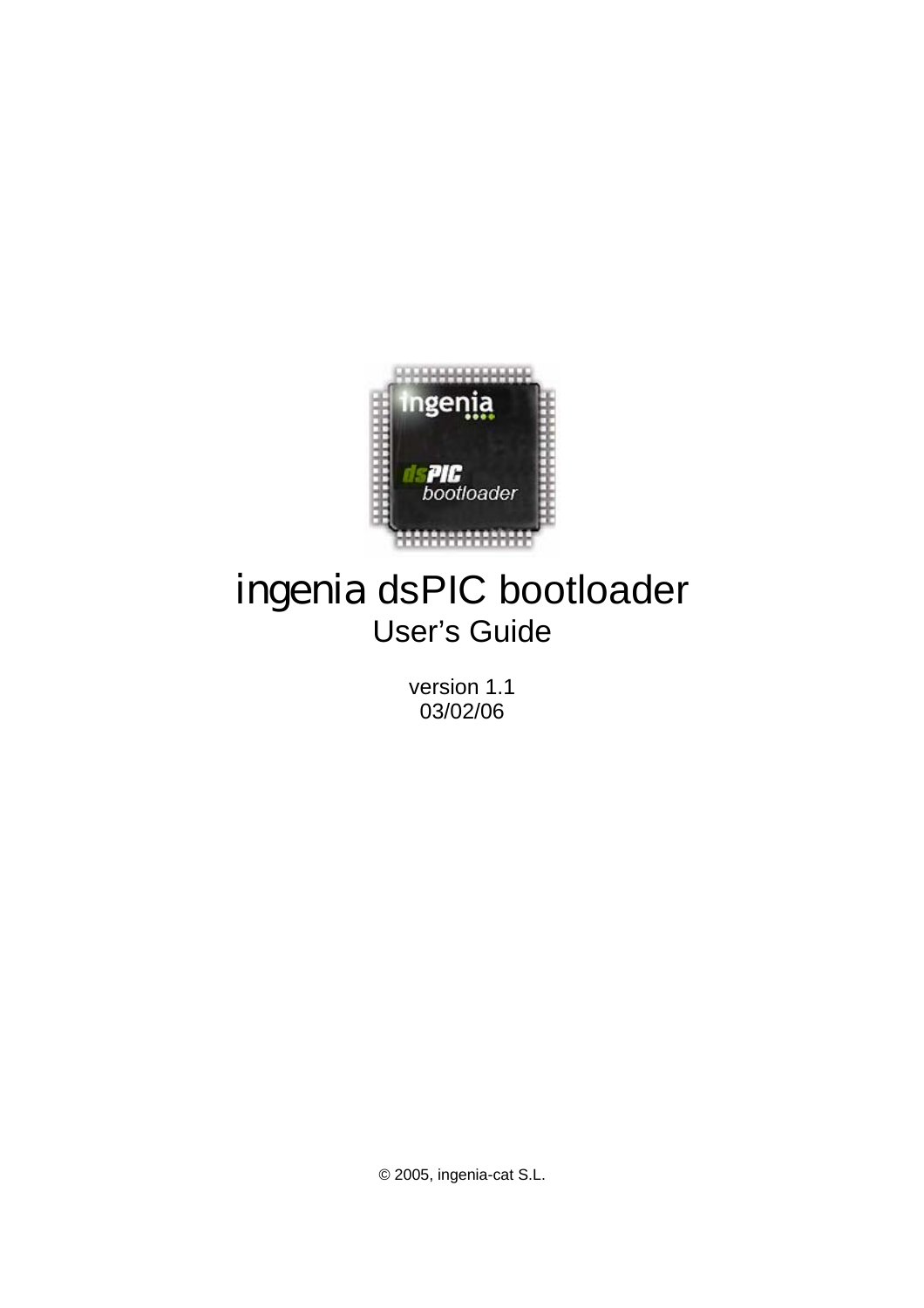## **ingenia dsPIC bootloader Guide: V1.1**

Copyright © 2005 ingenia-cat S.L.

Permission is granted to copy and/or distribute this document under the terms of the GNU Free Documentation License,

Microchip, MPLAB and dsPIC are registered trademarks of Microchip Technology Incorporated in the U.S.A. and other countries.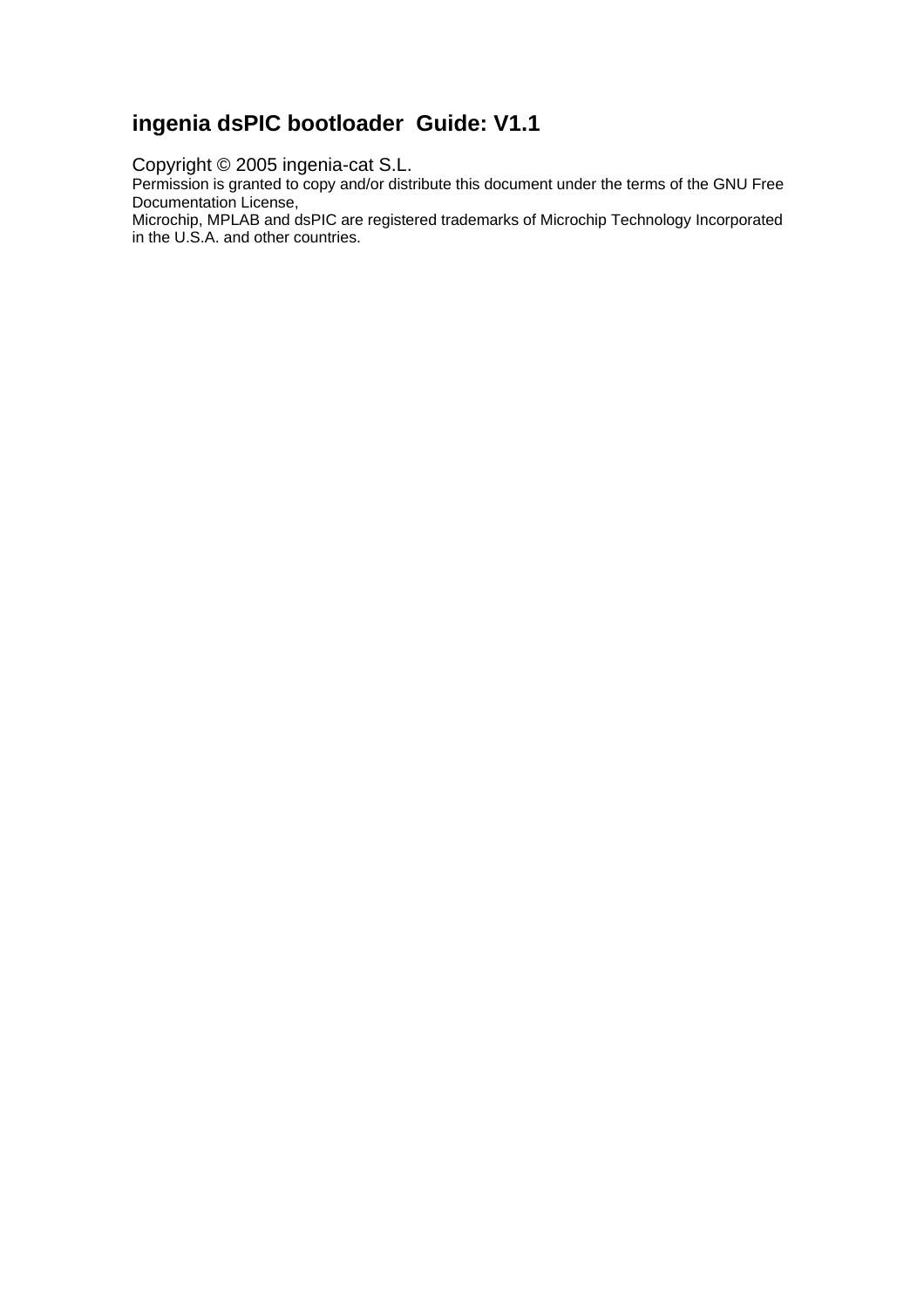# Content

| 1                |                                                        |  |
|------------------|--------------------------------------------------------|--|
| $\boldsymbol{2}$ |                                                        |  |
|                  | 2.1.1                                                  |  |
|                  | 2.1.2<br>2.1.3                                         |  |
|                  |                                                        |  |
|                  |                                                        |  |
|                  |                                                        |  |
|                  |                                                        |  |
|                  |                                                        |  |
|                  | 2.1.5                                                  |  |
|                  |                                                        |  |
|                  | 2.2 ingenia dsPIC bootloader Graphic User Interface 10 |  |
|                  | 2.2.1                                                  |  |
|                  | 2.2.2                                                  |  |
|                  |                                                        |  |
|                  |                                                        |  |
|                  |                                                        |  |
|                  | 2.2.3                                                  |  |
|                  |                                                        |  |
|                  |                                                        |  |
| 3                |                                                        |  |
| 4                |                                                        |  |
| 5                |                                                        |  |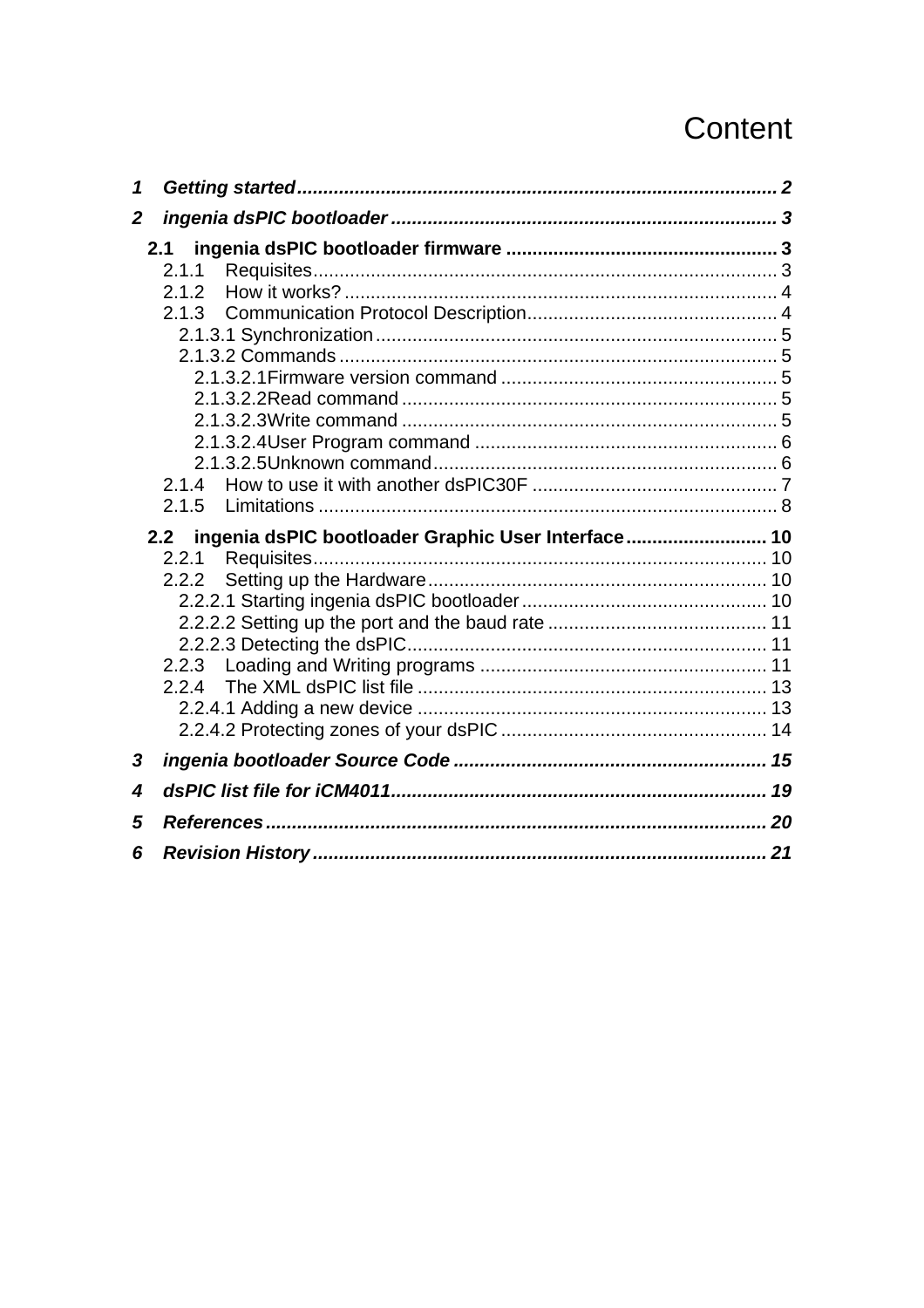# <span id="page-3-0"></span>**1 Getting started**

*A serial bootloader is a firmware (software embedded in a hardware device) located into the non-volatile memory of a Microcontroller Unit (MCU) that allows in-circuit reprogramming of the device using its standard communication ports.* 

Usually, the process to program a MCU implies the need of an expensive hardware device. Such devices, also called *programmers*, use the special purpose pins of the MCUs to access to the internal memory. Modifying the voltage applied to these pins, a read or write cycle of the memory could be performed.

Moreover, the programmers also should incorporate a serial interface in order to allow the communications with the sender device (normally a Personal Computer (PC)). Together with the hardware programmer, comes software that helps the final user to send his own firmware through the serial port of the PC to the MCU.

In the other hand, **a serial bootloader** is just a piece of code that works with the communication ports of an MCU and takes advantage of the capacity to write into his own non-volatile memory.

This means that **hardware programmer must be used at least once to load it into the MCU**. Then, the user can reprogram the MCU as many times as required without the need of the hardware programmer.

One of the main advantages of using a serial bootloader in a hardware device that contains a firmware, is that adds to it the capacity to be easily upgradeable (the user just needs a PC to update the firmware version). This procedure will save the cost of disassemble and send the device back to the factory.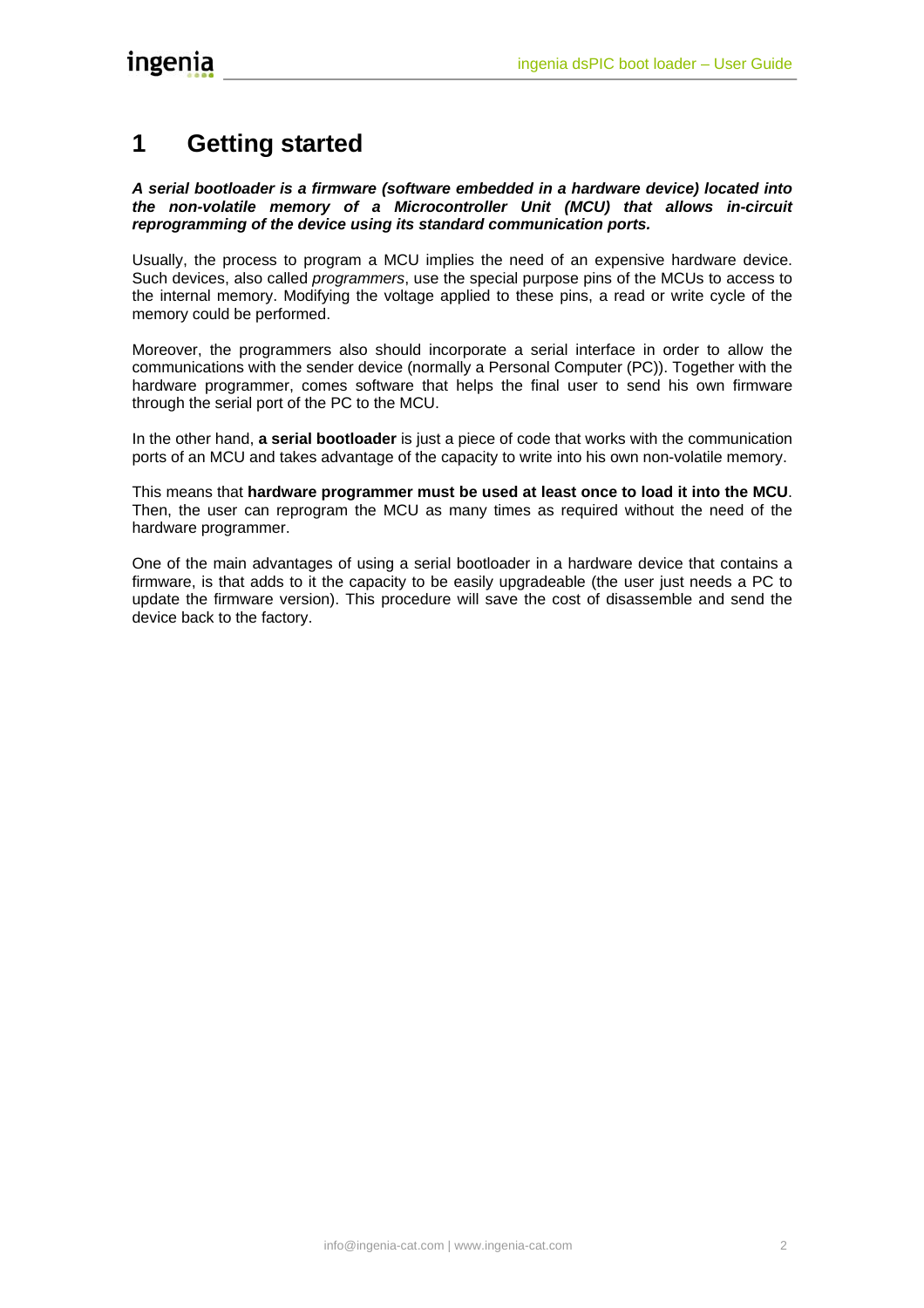# <span id="page-4-0"></span>**2 ingenia dsPIC bootloader**

ingenia has developed a serial bootloader package specially focused on the dsPIC30F family of Microchip and tested with ingenia Communication Module (iCM4011).

Mainly the bootloader package is divided into two parts:

- An open source firmware code (iBL) and,
- A Windows based Graphical User Interface.

## *2.1 ingenia dsPIC bootloader firmware*

As explained above, the firmware must be loaded into the MCU using a hardware programmer.

#### *ingenia offers a variety of development kits based on dsPIC30F which come with the* bootloader already programmed inside such as *iCM4011*. Contact ingenia for further *information.*

The main features of ingenia's bootloader firmware are:

- **Auto-Baud rate detection** The bootloader has the ability to adjust its own baud rate to the one used by the sender by mean of a synchronization protocol.
- **Possibility of Read and Write Program (Flash) Memory** The bootloader is able to access to the whole non-volatile memory dedicated to program code.
- **Possibility of Read and Write EEPROM Memory** The bootloader is able to access to the whole non-volatile memory dedicated to data.
- **Possibility of Read and Write Configuration Registers**  The bootloader is able to access to the configuration registers zone.
- **Optimized assembler code**  The firmware is implemented minimizing the used code size.

### **2.1.1 Requisites**

The system requirements to use ingenia bootloader package is shown in the [Figure 1.](#page-4-1) This system is composed by the following elements:

- A personal computer with ingenia dsPIC bootloader Graphic User Interface installed. See [2.2.](#page-11-1)
- **A dsPIC30F Board** with the Firmware already loaded it and with a communications transceiver (i.e. iCM4011).
- The appropriate communication cable (USB, RS232, etc) according to the used transceiver.

<span id="page-4-1"></span>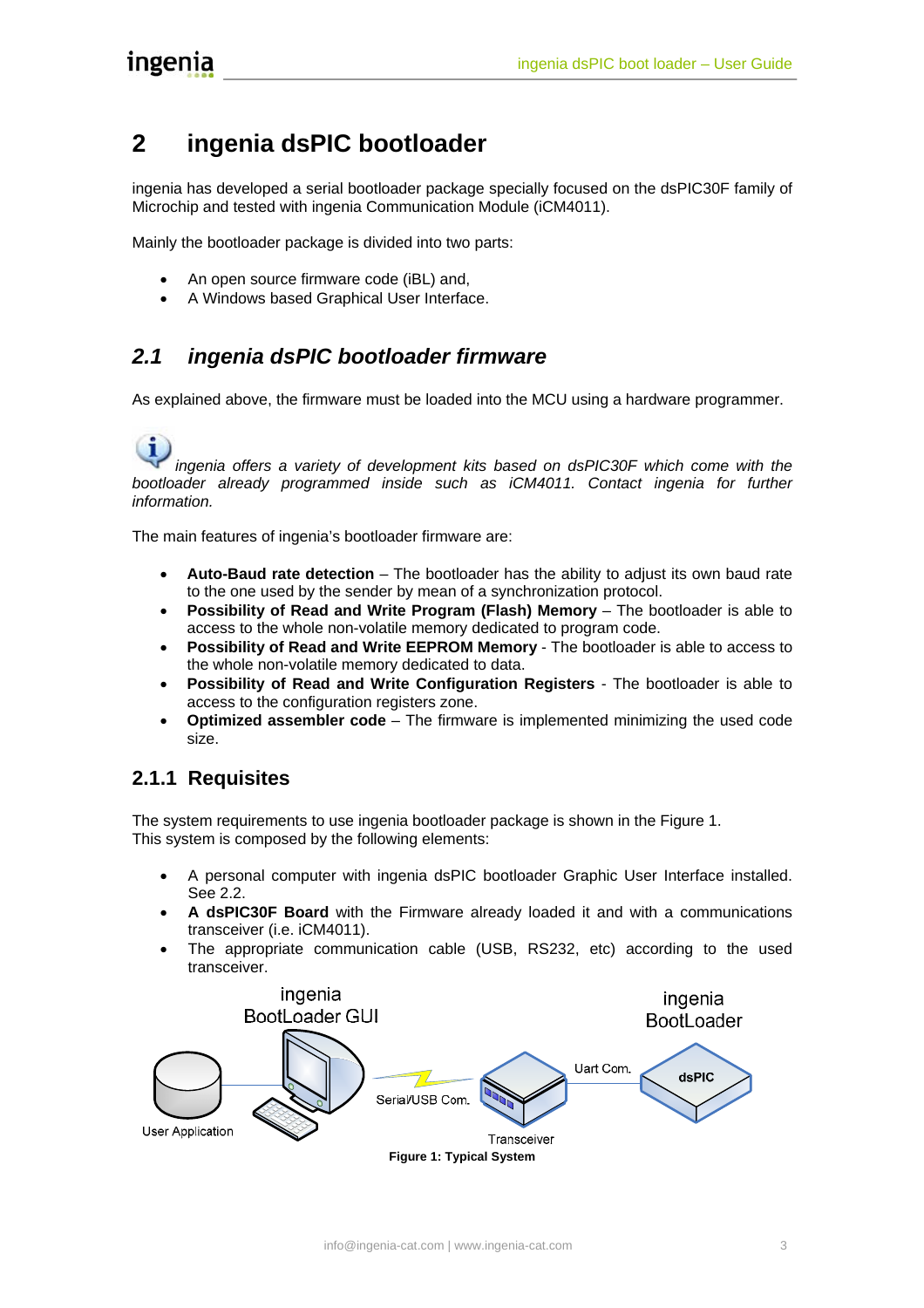## <span id="page-5-2"></span><span id="page-5-0"></span>**2.1.2 How it works?**

Conceptually the firmware can be seen as a flow of states (see [Figure 2\)](#page-5-1). Below there is a description of them and the conditions necessary to move from one to another.

- **Reset** When a power-up or a reset occurs the dsPIC\* enters in this state and jumps directly to the *Baud Rate Detection*.
- **Baud rate detection –** In this state, synchronization with the sender is performed in order to compute the used baud rate. After a time (one second if 7.3728 MHz crystal is used) if no synchronization is established a timeout occurs and the execution goes to the *User program*. If the baud rate is detected correctly the execution continues in the *Wait Commands* state.
- **Wait Commands** During this state the dsPIC listens continuously the UART port. If a known command is received, the program will jump to the corresponding state (*version*, *read*, *write*, or *user program*). Otherwise will stay in this state indefinitely.
- **Version –** The version of the Firmware is sent through the UART and the execution returns to *Wait Commands* state.
- **Read** A read memory operation is realized, the result is sent through the UART and the execution returns to *Wait Commands* state.
- **Write** A write memory operation is realized and the execution returns to *Wait Commands* state.
- **User Program** The program execution jumps to starting user program address (0x100) and therefore the bootloader ends.



<span id="page-5-1"></span>**Figure 2: Flow State Diagram of the bootloader**

## **2.1.3 Communication Protocol Description**

As explained in [2.1.2](#page-5-2) the firmware is composed by a set of states that can be grouped into:

- Baud rate detection or synchronization between the two devices and
- Commands

Following there is a detailed explanation of the functionality of each group.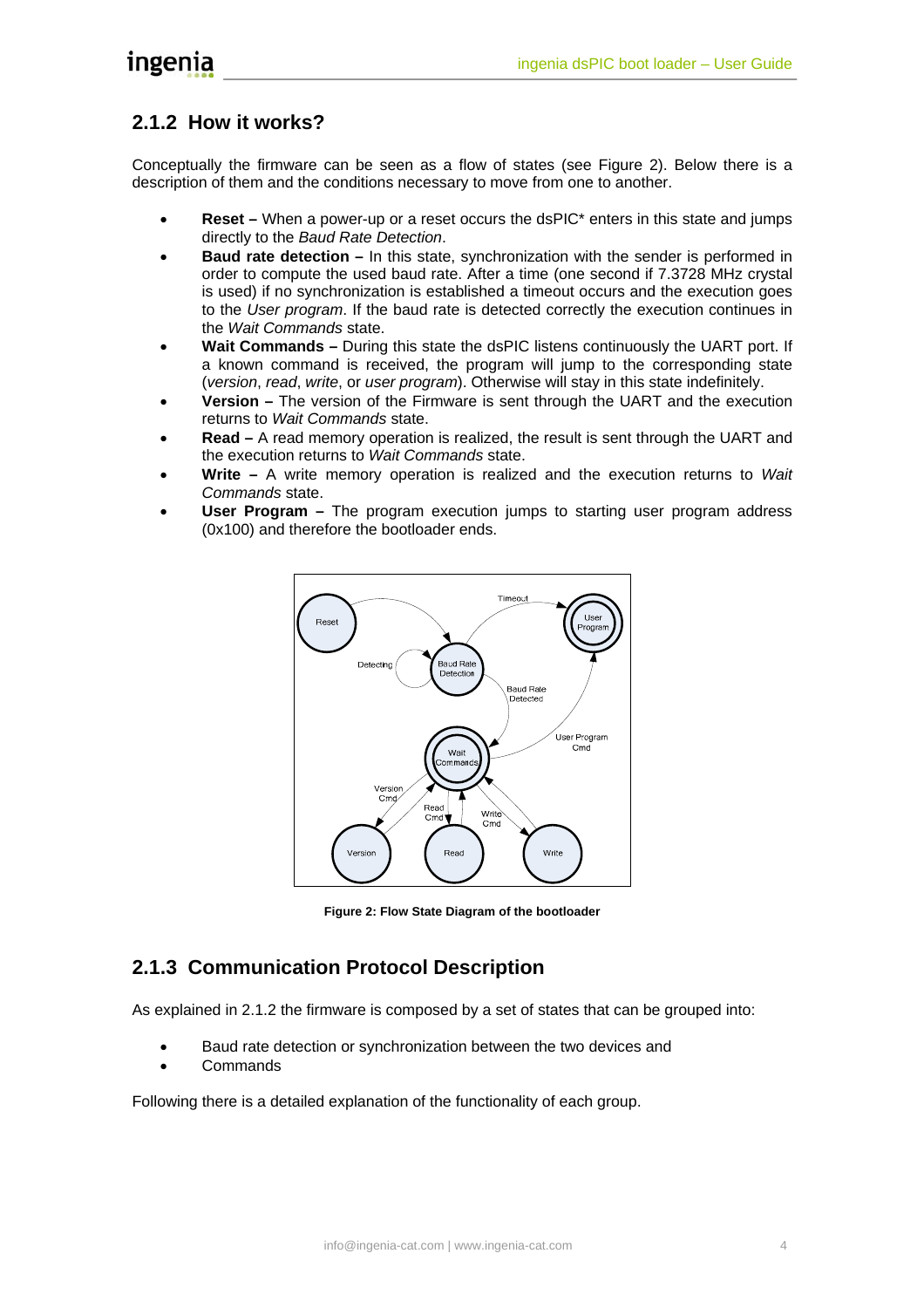#### <span id="page-6-0"></span>*2.1.3.1 Synchronization*

In order to achieve a correct synchronization, the remote device should send continuously the ASCII character 'U' (0x55) to the dsPIC. The representation of this character in binary is 01010101b giving the maximum frequency of transitions in a fixed baud rate (See [Figure 3](#page-6-1)).



<span id="page-6-1"></span>**Figure 3: Representation of the character 0x55**

When the bootloader detects the first rising edge, starts a timer and looks for the next four rising edges. Once is detected the last edge one, the timer is stopped and the baud rate computed by means of a simple division.

#### *2.1.3.2 Commands*

The frame of all the commands used by the bootloader starts with an *Identification Byte*. The answer frame is always ended with *acknowledge* (ACK = 0x55) or *non-acknowledge* (NACK = 0xFF) but the Reset command.

### *2.1.3.2.1 Firmware version command*

Check the major and minor version of the firmware.



### *2.1.3.2.2 Read command*

Read the content of a position of the memory, which could be FLASH, EEPROM or Configure registers addressed by a 24bits word. The answer is also a 24bits data Word.

| Command:<br>8 bits<br>24 bits |                     |                                      |            |  |  |
|-------------------------------|---------------------|--------------------------------------|------------|--|--|
| 0x01                          | <b>High Address</b> | Medium Address<br><b>Low Address</b> |            |  |  |
| Answer:<br>24 bits<br>8 bits  |                     |                                      |            |  |  |
| High byte                     | Medium byte         | Low byte                             | <b>ACK</b> |  |  |

#### *2.1.3.2.3 Write command*

Carries out a write memory operation, which could be FLASH, EEPROM or Configure registers. The writing operation is done in row mode access (See [2.1.5](#page-9-1) for further information), thus you should specify the initial address, the length of the row and the whole row content.

The frame ends with a CRC that is computed as the 256 module of all the data value addition.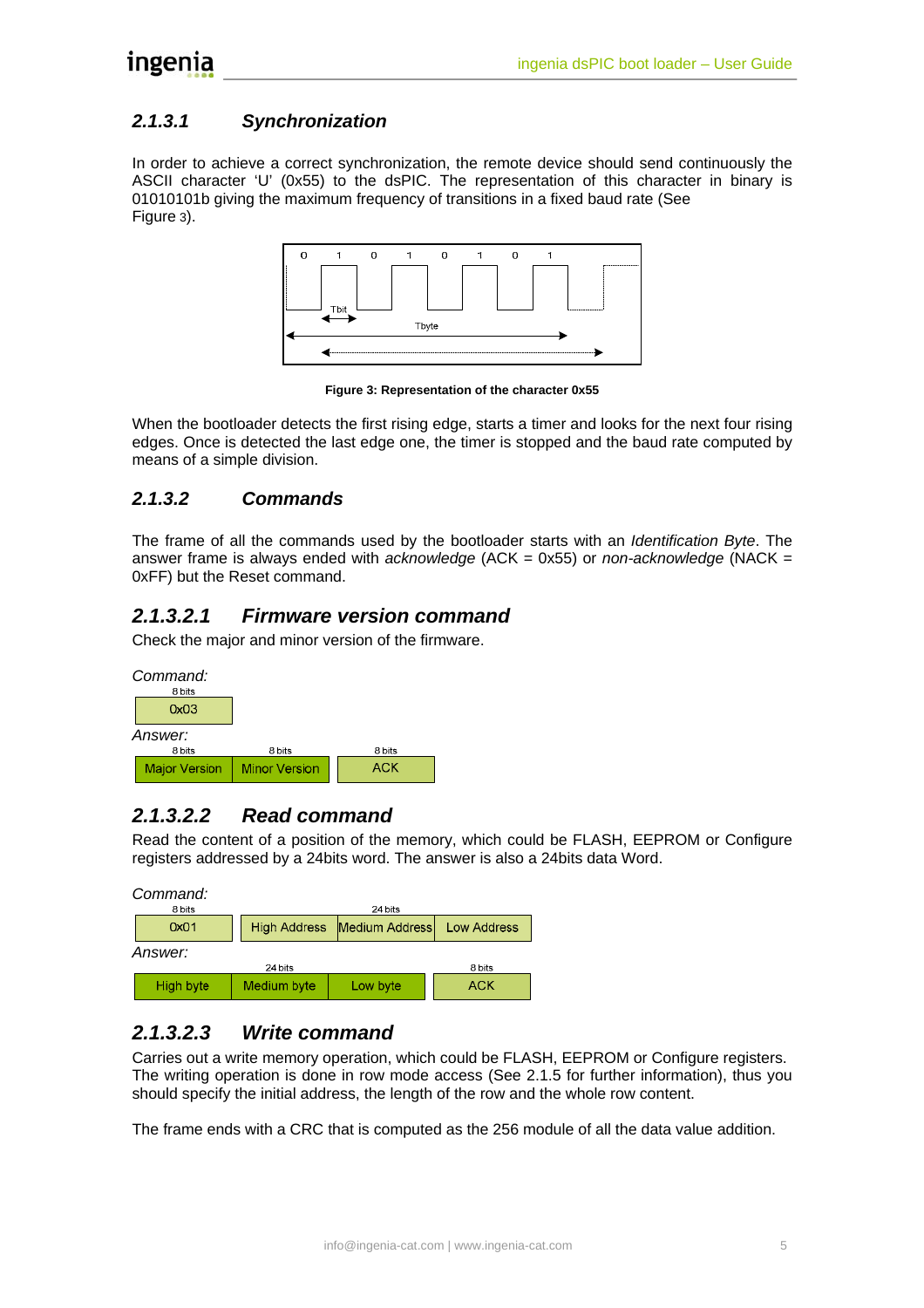<span id="page-7-0"></span>*Command:* 



## *2.1.3.2.4 User Program command*

Force the user program execution, which should be located at address 0x100.



*Answer:* None

#### *2.1.3.2.5 Unknown command*

When an unknown command is received the bootloader sends a non-acknowledge. *Answer:* 

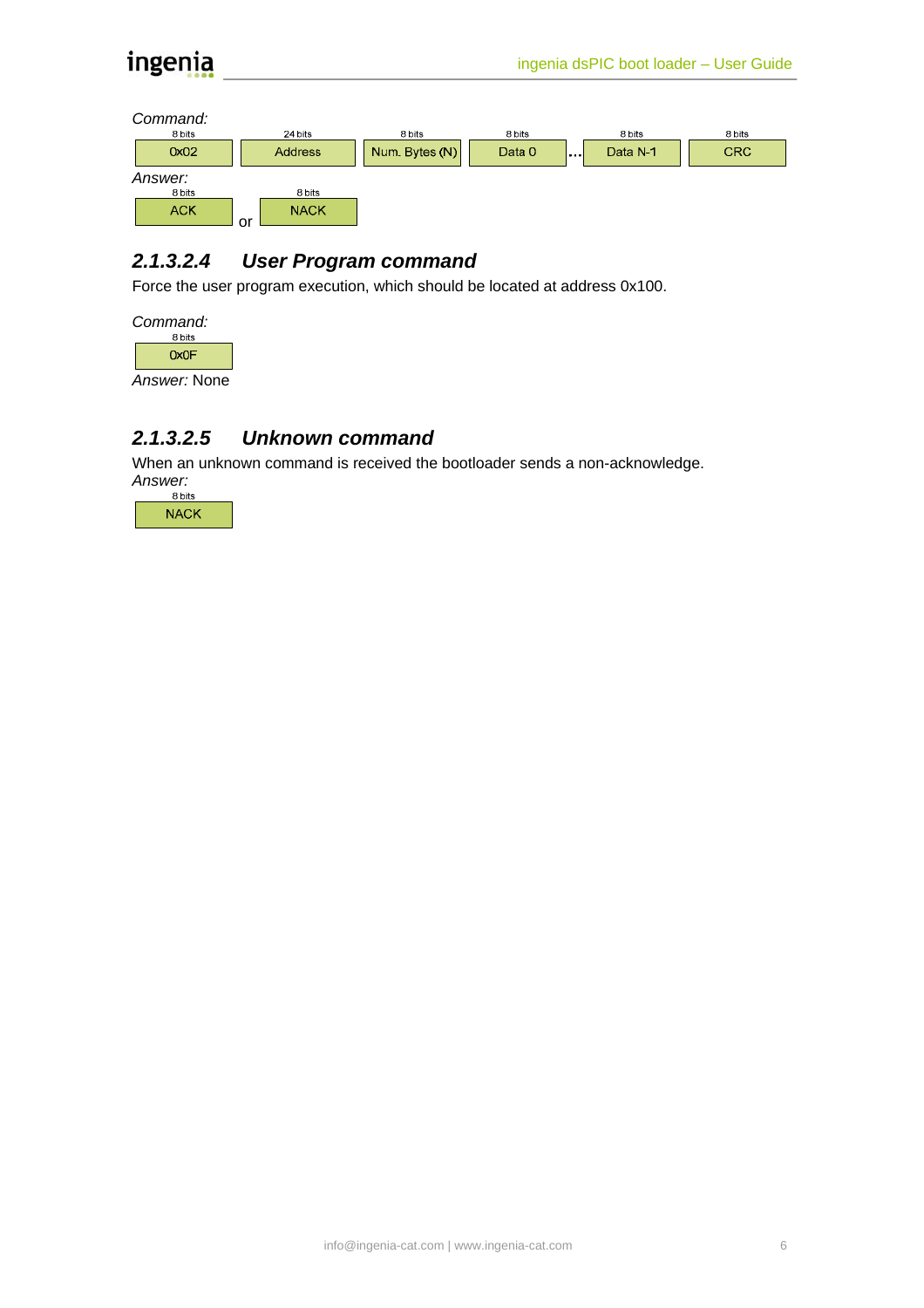<span id="page-8-0"></span>

 **Figure 4: More detailed flowchart of the bootloader** 

## **2.1.4 How to use it with another dsPIC30F**

The serial bootloader package comes with both, a MPLAB\* project and a compiled version of the assembler file valid for the dsPIC30F4011.

However, if you want to use the firmware with another dsPIC30F family device you should change the project and recompile it.

These are the steps to follow:

- 1. Start MPLAB and open the *iBL.mcp* project.
- 2. In the option *Select Device* of the menu *Configure*, select the device of your system. (see [Figure 5\)](#page-9-2).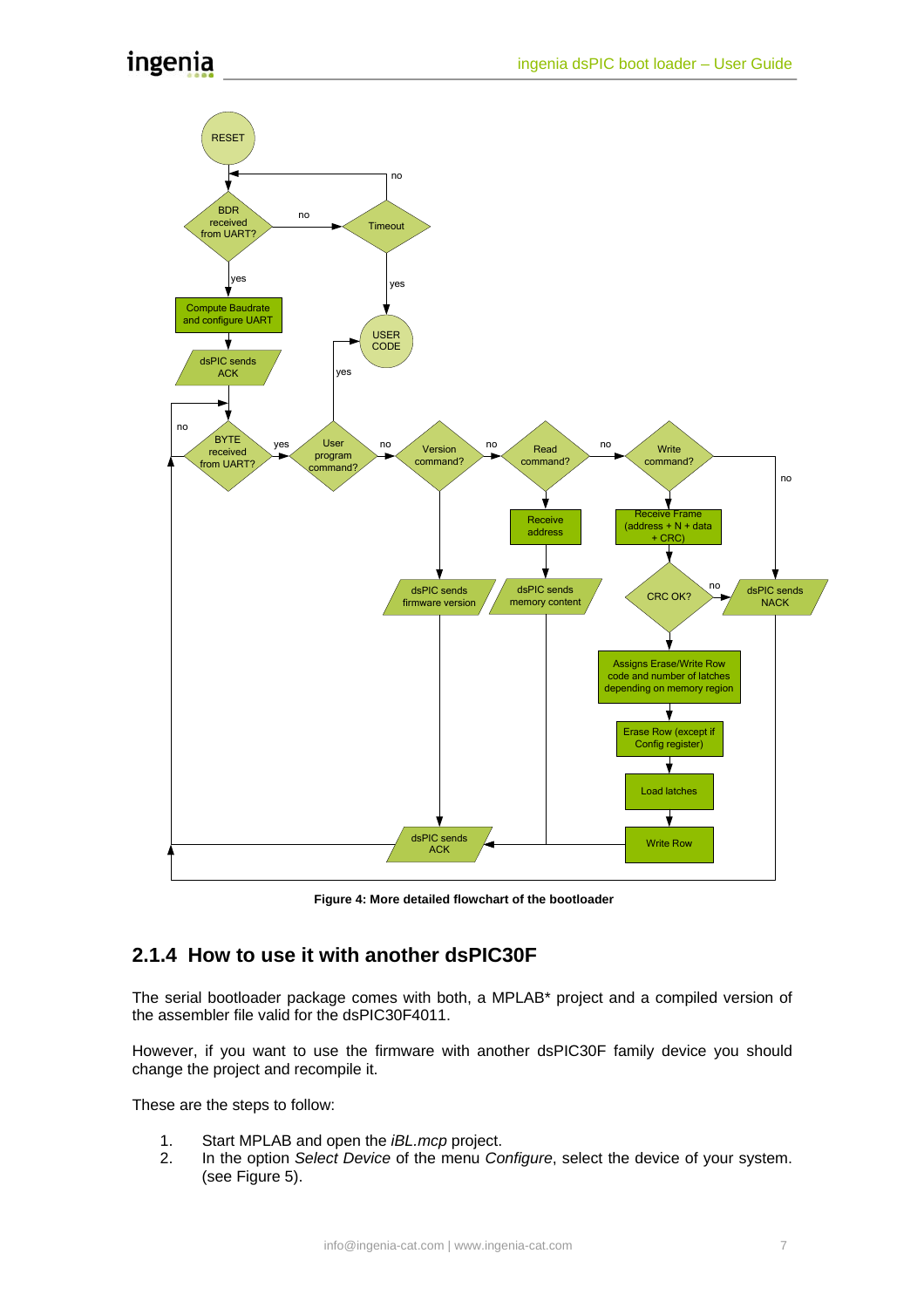<span id="page-9-0"></span>Ŀ

| ielect Device                   | $\vert x \vert$            |
|---------------------------------|----------------------------|
| Device:_                        |                            |
| dsPIC30F4011<br>dsPIC30F4011    |                            |
| dsPIC30F4011e                   | port                       |
| dsPIC30F4012<br>dsPIC30F4012e   | MPLAB ICD 2<br>PICkit 1    |
| dsPIC30F4013<br>dsPIC30F4013e   |                            |
| dsPIC30F5011                    |                            |
| Microchip Debugger Tool Support |                            |
| <b>B</b> MPLAB SIM              | MPLABICD 2                 |
| MPLAB ICE 2000<br>No Module     | MPLAB ICE 4000<br>PMF30XA1 |
|                                 |                            |
|                                 |                            |
|                                 |                            |
| ОK<br>Cancel                    | Help                       |

<span id="page-9-2"></span>**Figure 5: Selection of the device**

- 3. In the *project window* remove the default linker script (p30f4011.gld) and add the corresponding to your device (See
- 4. [Figure 6](#page-9-3)).
- 5. After that you should be able to recompile the project normally.

| MPLAB IDE v7.20                                                           |                                                                                                                                                                         | $\Box$ $\Box$ $\times$   |  |  |
|---------------------------------------------------------------------------|-------------------------------------------------------------------------------------------------------------------------------------------------------------------------|--------------------------|--|--|
| File Edit View Project Debugger Programmer Tools Configure Window Help    |                                                                                                                                                                         |                          |  |  |
| 3. 重自 画前 ?<br>□彦日                                                         | Checksum: $0 \times 6929$<br>$\mathbb{L}$ $\mathbb{R}$ $\oplus$ $\mathbb{R}$ $\oplus$ $\mathbb{R}$ $\oplus$ $\mathbb{R}$ $\oplus$<br><b>Branch</b><br>d* e* B 财 p   参 画 |                          |  |  |
| $\Box$<br><b>BL.mcw</b>                                                   | MPLAB IDE Editor                                                                                                                                                        | $-10 \times$             |  |  |
| $\boxdot$ iBL.mcp                                                         | iBL.s                                                                                                                                                                   |                          |  |  |
| Fi-Source Files<br>$-BL.s$                                                |                                                                                                                                                                         | $\overline{\phantom{a}}$ |  |  |
| <b>Header Files</b>                                                       | $2^{\frac{1}{n}}$<br>ingenia BootLoader<br>;* Project:                                                                                                                  |                          |  |  |
| Object Files                                                              | Module:<br>iBL.s<br>$\mathcal{F}^+$                                                                                                                                     |                          |  |  |
| Library Files<br>El-Linker Scripts                                        | Description: dsPic bootloader with autobaud detection                                                                                                                   |                          |  |  |
| p30f4011.gld                                                              | $\pm$ *<br>Read/Write through UART: PGM, EEPROM & Config registers<br>Author:<br>Roger Juanpere<br>$\mathbf{z}^*$                                                       |                          |  |  |
| Other Files                                                               | $17 - 08 - 05$<br>$:$ *<br>Date:                                                                                                                                        |                          |  |  |
|                                                                           | $\pm^{\star}$                                                                                                                                                           |                          |  |  |
|                                                                           | lıo<br>lıı<br>;* ingenia-cat S.L. (c) - www.ingenia-cat.com                                                                                                             |                          |  |  |
|                                                                           | 1z                                                                                                                                                                      |                          |  |  |
|                                                                           | Iıз<br> 14                                                                                                                                                              |                          |  |  |
|                                                                           | .include "p30fxxxx.inc"<br>lı s                                                                                                                                         |                          |  |  |
|                                                                           | 16                                                                                                                                                                      |                          |  |  |
|                                                                           | lı 7<br>; Configuration bits:<br>lıз                                                                                                                                    |                          |  |  |
|                                                                           | lı 9                                                                                                                                                                    |                          |  |  |
|                                                                           | l20<br>config _FOSC, CSW_FSCM_OFF & XT_PLL16 ___; Turn off clock switching and                                                                                          |                          |  |  |
|                                                                           | lz 1<br>; fail-safe clock monitoring and<br> zz <br>suse the External Clock as the                                                                                      |                          |  |  |
|                                                                           | İН                                                                                                                                                                      | $\blacktriangleright$    |  |  |
|                                                                           |                                                                                                                                                                         |                          |  |  |
| $\blacksquare$ Output                                                     |                                                                                                                                                                         | $\Box$ D $\times$        |  |  |
| Build<br>Version Control Find in Files   MPLAB ICD 2  <br><b>UALUUUUG</b> | <b>UALLUUULS</b>                                                                                                                                                        |                          |  |  |
| ಾರ<br>0x4<br>ivt                                                          | $\overline{0A4}$<br>$\overline{0}$ A4<br>$\frac{12}{186}$<br>0xf8<br>0xba<br>$0 \times 8$                                                                               | $\left  \right $         |  |  |
| $0 \times 84$<br>aivt<br>$0x7f$ ea<br>isr                                 | 0x108<br>0xf8<br>0xba<br>(186)<br>0xffd4<br>$0\times 4$<br>0x3<br>(3)                                                                                                   |                          |  |  |
| Total program memory used (bytes):                                        | 0xbfe8<br>(49128)                                                                                                                                                       |                          |  |  |
|                                                                           |                                                                                                                                                                         |                          |  |  |
|                                                                           | Loaded D:\Server\Company Shared Folder\Projectes\i005 - iBL\Firmware\v1.0\iBL.cof.                                                                                      |                          |  |  |
|                                                                           | BUILD SUCCEEDED: Mon Nov 14 19:09:14 2005                                                                                                                               |                          |  |  |
|                                                                           |                                                                                                                                                                         |                          |  |  |
| $\vert \cdot \vert$                                                       |                                                                                                                                                                         |                          |  |  |
|                                                                           |                                                                                                                                                                         |                          |  |  |
| MPLAR TCD 2                                                               | $deDTC30E4011$ $bc:0$<br>oab cab IPO dc p ov z c<br>T 0 1                                                                                                               |                          |  |  |

<span id="page-9-3"></span>**Figure 6: Modifying the linker script** 

## <span id="page-9-1"></span>**2.1.5 Limitations**

The bootloader firmware uses by default the alternate UART pins. If you want to use the main UART pins you should replace the initialization as follows: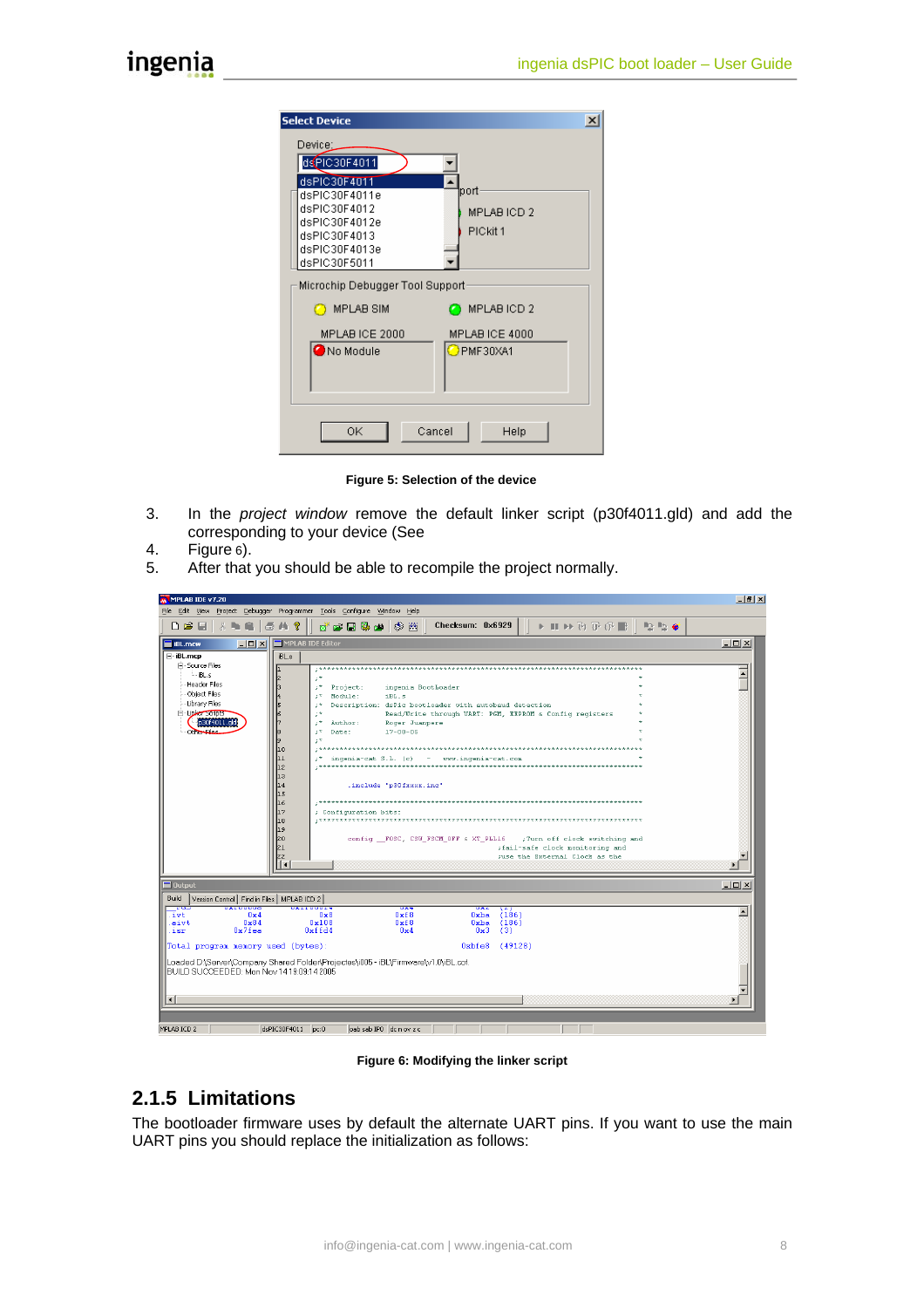| ; Uart init<br>mov #0x8420, W0<br>mov WO, U1MODE | $: W0 = 0 \times 8420 \rightarrow 1000 0100 0010 0000b$<br>; Enable UART with Alternate IO, Auto Baud and 8N1 |
|--------------------------------------------------|---------------------------------------------------------------------------------------------------------------|
| by                                               |                                                                                                               |
| ; Uart init<br>mov #0x8020, W0<br>mov WO, U1MODE | ; WO = $0x8020$ -> 1000 0000 0010 0000b<br>; Enable UART with Main IO, Auto Baud and 8N1                      |

The writing of the EEPROM and Flash memories uses only the **row mode access**. Internally, the firmware erases and writes a whole row. Thus, to perform a correct writing operation the sender must:

- 1. Ensure the initial address of writing match an initial row position,
- 2. Send the data corresponding to the whole row.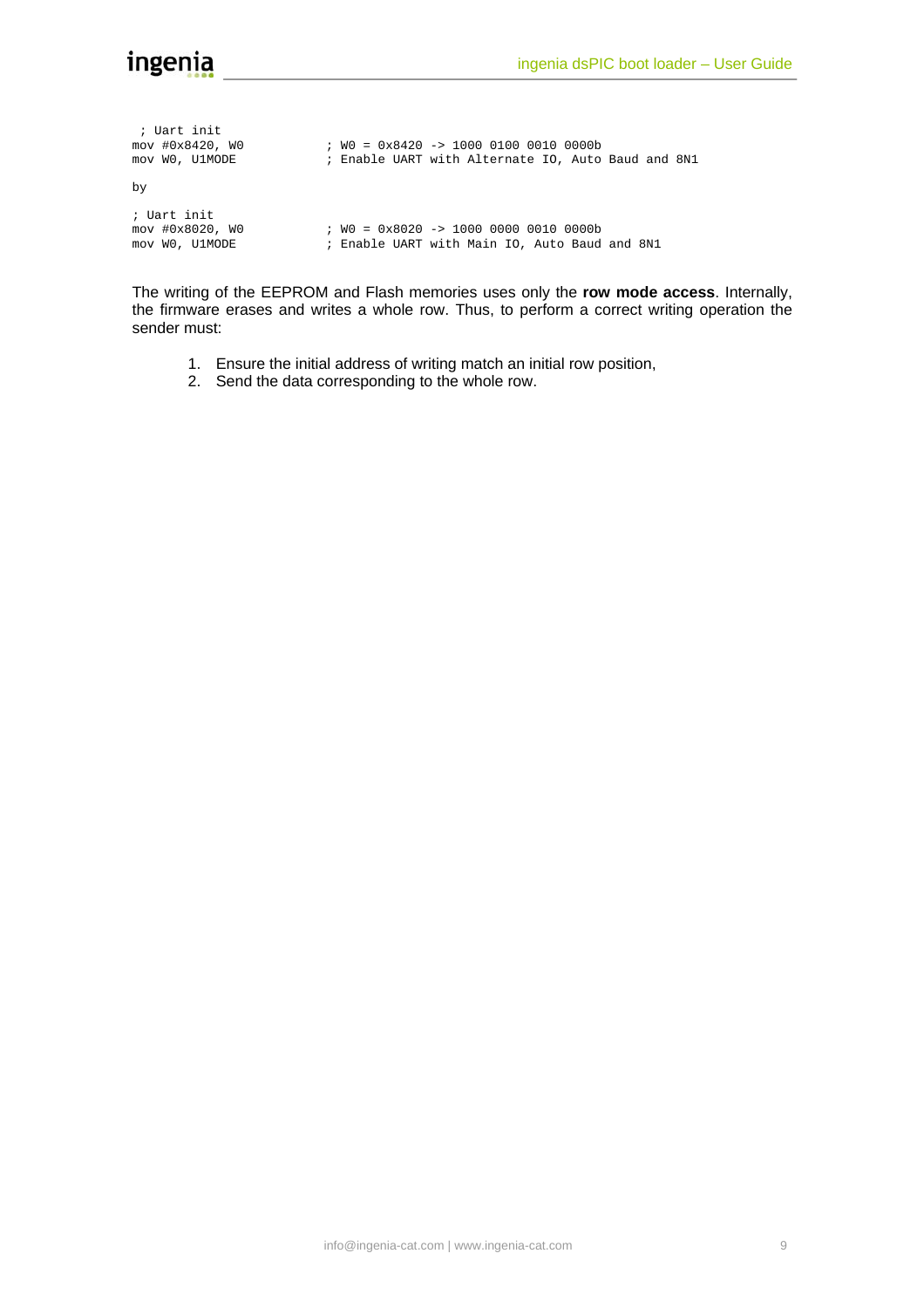## <span id="page-11-1"></span><span id="page-11-0"></span>*2.2 ingenia dsPIC bootloader Graphic User Interface*

ingenia dsPIC bootloader is a graphic user interface that allows loading a program into a dsPIC, by using iBL (ingenia bootloader) firmware open source and an appropriate hardware platform (such as iCM).

The following diagram shows this architecture:



**Figure 7: architecture for using ingenia dsPIC bootloader** 

## **2.2.1 Requisites**

Minimum recommended system requirements for ingenia dsPIC bootloader *Graphic User Interface* are:

- 9 **CPU**: Intel Pentium II (366 MHz or higher) **with serial port** for programming (**USB** also available if using iCM4011)
- 9 **Memory**: 64 MB minimum
- 9 **Operating System**: Windows 2000/XP

### **2.2.2 Setting up the Hardware**

#### *2.2.2.1 Starting ingenia dsPIC bootloader*

When you start ingenia dsPIC bootloader software, a message pops up alerting you to shutdown your hardware platform (i.e. iCM4011) before start detection process ( [Figure 8](#page-11-2)). You must do this for synchronization reasons between the bootloader firmware saved into the dsPIC and this software.

| ingenia dsPIC bootloader. ALERT message. |                                                                                                                                                                                               |  |  |  |
|------------------------------------------|-----------------------------------------------------------------------------------------------------------------------------------------------------------------------------------------------|--|--|--|
|                                          | SHUT DOWN YOUR DSPIC PLATFORM BEFORE CONTINUE.<br>ingenia dsPIC bootloader will not work if your platform is already started.<br>You will be noticed when your platform is required to start. |  |  |  |
|                                          | OK, my platform is shut down.<br>don't remember me again                                                                                                                                      |  |  |  |

<span id="page-11-2"></span>**Figure 8: Starting ingenia dsPIC bootloader** 

Click on the '*OK, my platform is shut down*' button when your platform is completely shut down.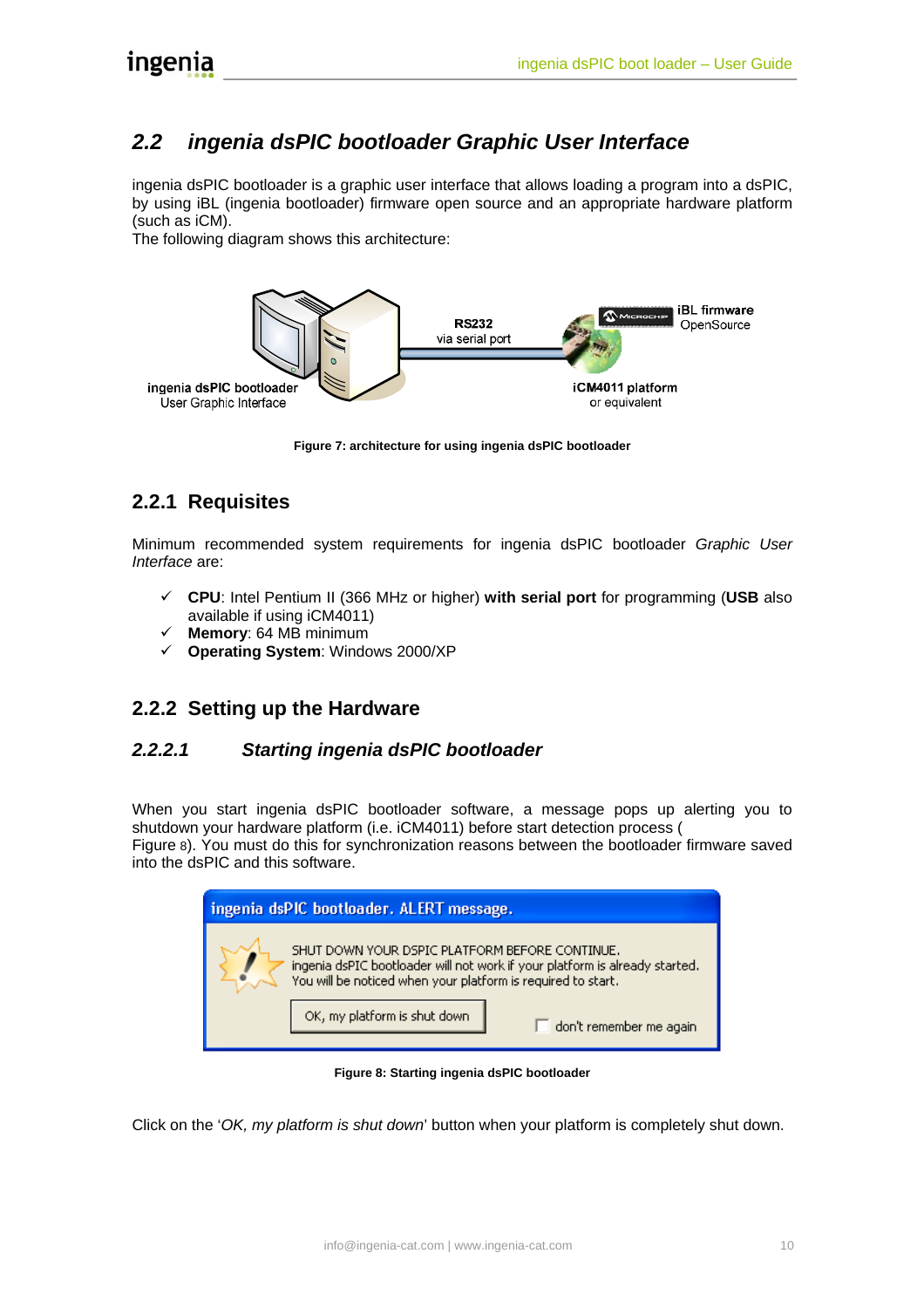<span id="page-12-0"></span> *Check the 'don't remember me again' option if you don't want to be alerted next time you run ingenia dsPIC bootloader.* 

#### *2.2.2.2 Setting up the port and the baud rate*

Before start the detection process of the dsPIC and bootloader firmware, you will have to select the COM port where you will plug your dsPIC platform and the baud rate to use for transferring data. The maximum allowed baud rate is 115200bps.

If you are working on a noisy electric environment or your serial cable is long (> 5mts), you may want to select a slower baud rate for transferring data.

#### *2.2.2.3 Detecting the dsPIC*

Once you have configured your COM, you can start the detection process of dsPIC and bootloader firmware. A message appears [\(Figure 9\)](#page-12-1) asking you to start your dsPIC platform.

<span id="page-12-2"></span>

| ingenia dsPIC bootloader - detection - 2/3 |                                                                                         |  |  |
|--------------------------------------------|-----------------------------------------------------------------------------------------|--|--|
| dsPIC detection.                           | Plug your dsPIC platform in the selected COM and start it.<br>Wait for dsPIC detection. |  |  |
|                                            |                                                                                         |  |  |

<span id="page-12-1"></span>**Figure 9: Detecting the dsPIC** 

Few seconds after you start your platform, if the process succeeds, a message will pop up identifying the dsPIC detected and its bootloader firmware version.

If the detection process fails, restart the process making sure that your platform is shut down before detection process starts.

If problems persist, contact ingenia at [info@ingenia-cat.com](mailto:info@ingenia-cat.com) or send us an incidence at: [http://www.ingenia-cat.com/soportecnic.php.](http://www.ingenia-cat.com/soportecnic.php?tema=incis)

## **2.2.3 Loading and Writing programs**

When you finish the detection process, you can load as many files as you want into your dsPIC. The loading & writing dialog window pops up [\(Figure 10\)](#page-13-0).



*Do not shut down your platform while loading and writing programs. If you do that, the results could be unexpected and you will have to restart the above process.* 

To load a file, click on the folder button and browse until getting it.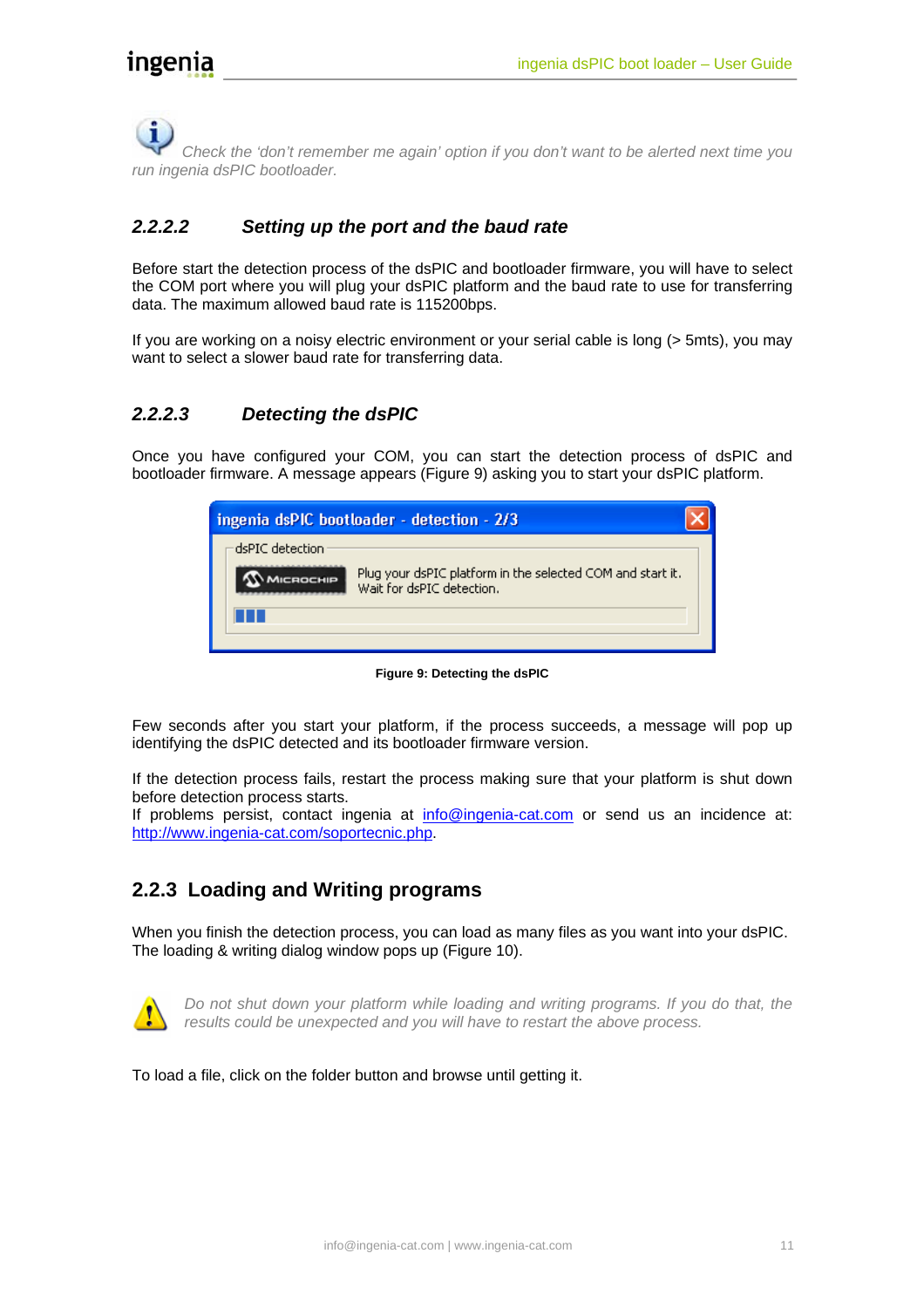| <sup>2</sup> ingenia dsPIC bootloader - loading and writing - 3/3                                                                                                                                                                                                                                                                                                                                               |    |                                  |                                                                                                                           |        |
|-----------------------------------------------------------------------------------------------------------------------------------------------------------------------------------------------------------------------------------------------------------------------------------------------------------------------------------------------------------------------------------------------------------------|----|----------------------------------|---------------------------------------------------------------------------------------------------------------------------|--------|
| Load & Write<br>Load your HEX file. Select<br>$\mathcal D$ Microchip<br>the appropiate writing<br>options, and start the write<br>process.                                                                                                                                                                                                                                                                      |    | ingenia<br>Log viewer:           | Tel/Fax (+34) 93.401.98.45<br>info@ingenia-cat.com<br>www.ingenia-cat.com<br>software version 1.0<br>firmware version 1.0 |        |
|                                                                                                                                                                                                                                                                                                                                                                                                                 | ΩI | log<br>idsPIC bootloader started | time                                                                                                                      | result |
| Click and browse<br>for an HEX file<br>open HEX file<br>The following checked options have<br>program flash<br>been detected into the HEX file.<br>$(0x0000 - 0x7$ FFE)<br>If you don't want to write them into<br>□ write data EEPROM<br>dsPIC, uncheck them prior to start<br>(0x7FFC00 - 0x7FFFFE)<br>writing operation.<br>configure registers<br>(0xF80000 - 0xF8000<br>Writeable memory<br>zones of dsPIC |    |                                  | 22:40:04                                                                                                                  | ok     |
|                                                                                                                                                                                                                                                                                                                                                                                                                 |    |                                  |                                                                                                                           |        |

<span id="page-13-0"></span>**Figure 10: Loading & Writing Dialog** 

#### Supported file formats **are Intel 16-bit and 32-bit hexadecimal object file format**.

*Intel's Hex-record format allows program or data files to be encoded in a printable (ASCII) format. This allows viewing of the object file with standard tools and easy file transfer from one computer to another, or between a host and target.*

Writeable memory zones of a dsPIC can be divided into:

- program flash
- write data EEPROM
- and configure registers

ingenia dsPIC bootloader shows you the three zones and its associated range address accordingly with the detected dsPIC.

Once you load the HEX file, it will automatically detect the programmed zones and check them in the appropriate check boxes.

ingenia dsPIC bootloader may detect possible overwrite conflicts when you load an HEX file. The following table resumes the possible warning messages and its description

| <b>Message</b>                                                                                                                                                                                        | <b>Description</b>                                                                                                                                                                                                                                       |
|-------------------------------------------------------------------------------------------------------------------------------------------------------------------------------------------------------|----------------------------------------------------------------------------------------------------------------------------------------------------------------------------------------------------------------------------------------------------------|
| • code has data in bootloader<br>addresses                                                                                                                                                            | The HEX contains data in bootloader reserved<br>region. ingenia dsPIC bootloader will never write on<br>this zone.                                                                                                                                       |
| • Your HEX file contains data in<br>protected 'code' addresses<br>• Your HEX file contains data in<br>protected 'EPROM' addresses<br>• Your HEX file contains data in<br>protected 'config' addresses | The HEX file contains data in protected regions. You<br>can either omit the warning, or skip the writing of the<br>whole zone.<br>You can add protect regions of memory within a<br>writeable zone by editing the ibl_dspiclist.xml file<br>(see 2.2.4). |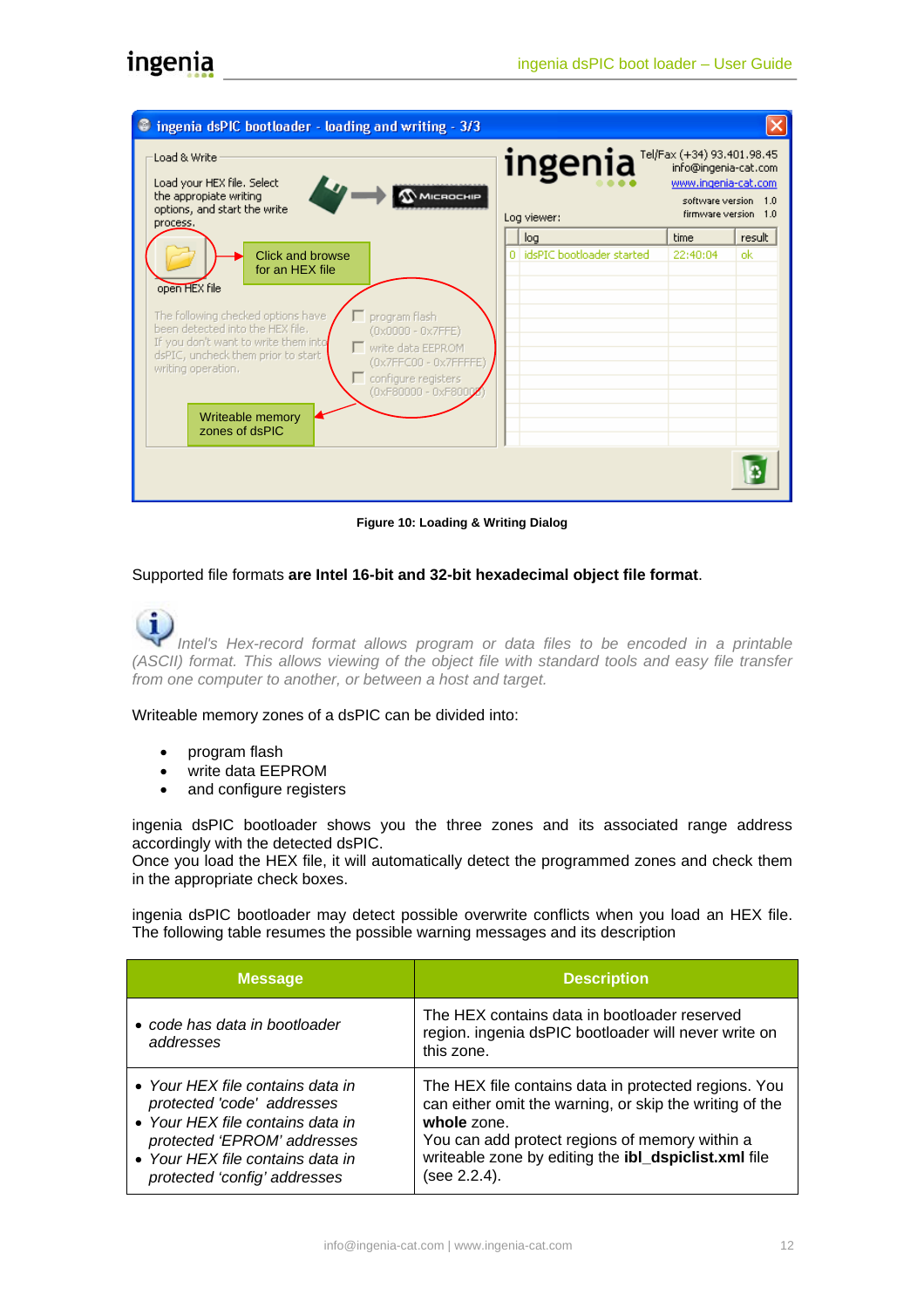<span id="page-14-0"></span>Once you have loaded the file you can start the write process by clicking on the '*start write*' button.

A progress bar appears showing the write progress. If the write succeeds, the grey button displayed on the bottom of the dialog, becomes green. Otherwise, becomes red and an error message will pops up.

## <span id="page-14-1"></span>**2.2.4 The XML dsPIC list file**

ingenia dsPIC bootloader can work with dsPIC30F family Digital Signal Controllers (for instance iCM works with dsPIC30F4011). The detection process of dsPIC (see [2.2.2.3\)](#page-12-2), uses **ibl dspiclist.xml** file to identify the controller and its features. This file is located in the installation folder and consists in a list of supported dsPICs (or devices).

If the dsPIC that uses your platform doesn't appear in that list, you can add them obeying the XML syntax used in the file. Next section will help you to do that. A DTD enclosed with the XML file will also help you check your XML syntax.

For further information on writing XML files refer to <http://www.w3.org/XML/> .

*A DTD ("Document Type Definition) is a set of declarations that conform to a particular markup syntax and that describe a class, or "type", of SGML or XML documents, in terms of constraints on the structure of those documents.* 

#### *2.2.4.1 Adding a new device*

Each dsPIC is named as a device in the XML dsPIC list file. A device is a description of a dsPIC. They are characterized by an id and a name. The **id** is the Microchip device ID (DEVID), and the name is the Microchip device name.

Within tags <device></device> you have to define three memory zones:

- code or programming,
- data,
- and configuration

Code zone is represented with <memcode> tag. Data zone is represented with <*memdata*> tag. And configuration zone is represented with *<memconfig*> tag.

In each zone you need to define its start address and end address as an attributes of the tag. Also within *memcode* zones you have to specify bootloader region by using <bootloader> tag. The bootloader region defines the zone where bootloader is located. This zone will be protected against overwrites, so be sure to define its start and end address properly (you will never be able to write code in this region).

*The XML dsPIC list file comes with bootloader region defined for iCM. If you are using a different platform, change it accordingly.*

The following example shows a complete definition of a device.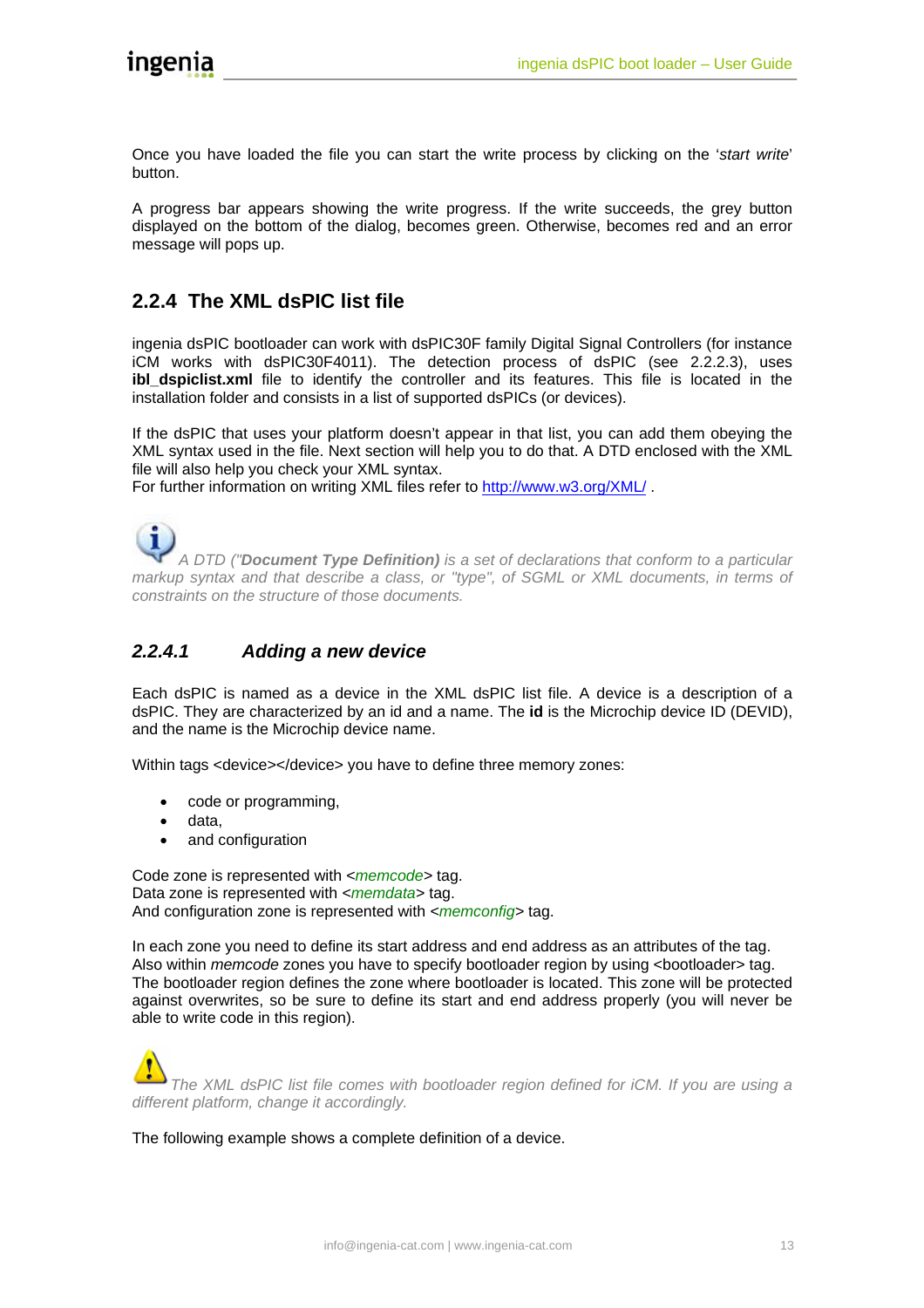```
<device id="0x0101" name="dsPIC4011"> 
<memcode startaddress="0x000000" endaddress="0x007FFE"> 
      <boot loader startaddress="0x007EC0" endaddress="0x007FFE"/> 
</memcode> 
<memdata startaddress="0x7FFC00" endaddress="0x7FFFFE"/> 
<memconfig startaddress="0xF80000" endaddress="0xF8000B"> 
</memconfig> 
</device>
```
#### *2.2.4.2 Protecting zones of your dsPIC*

You can protect from overwriting memory regions of your dsPIC by using <protected> tag within a memory zone.

To do that, specify the *startaddress* and the *endaddress* of the protected zone in the attributes of *<protected>* tag.

The following example protects the memory region starting at 0xF8000A and ending at 0xF8000B in the configuration zone.

```
<memconfig startaddress="0xF80000" endaddress="0xF8000B"> 
       <protected startaddress="0xF8000A" endaddress="0xF8000B"/> 
</memconfig>
```
You can protect as many regions as you want.

If you try to write code on those regions, ingenia dsPIC bootloader will alert you about that and you will decide whether to proceed or not.

*See section 4 for a complete example of an XML dsPIC list file.*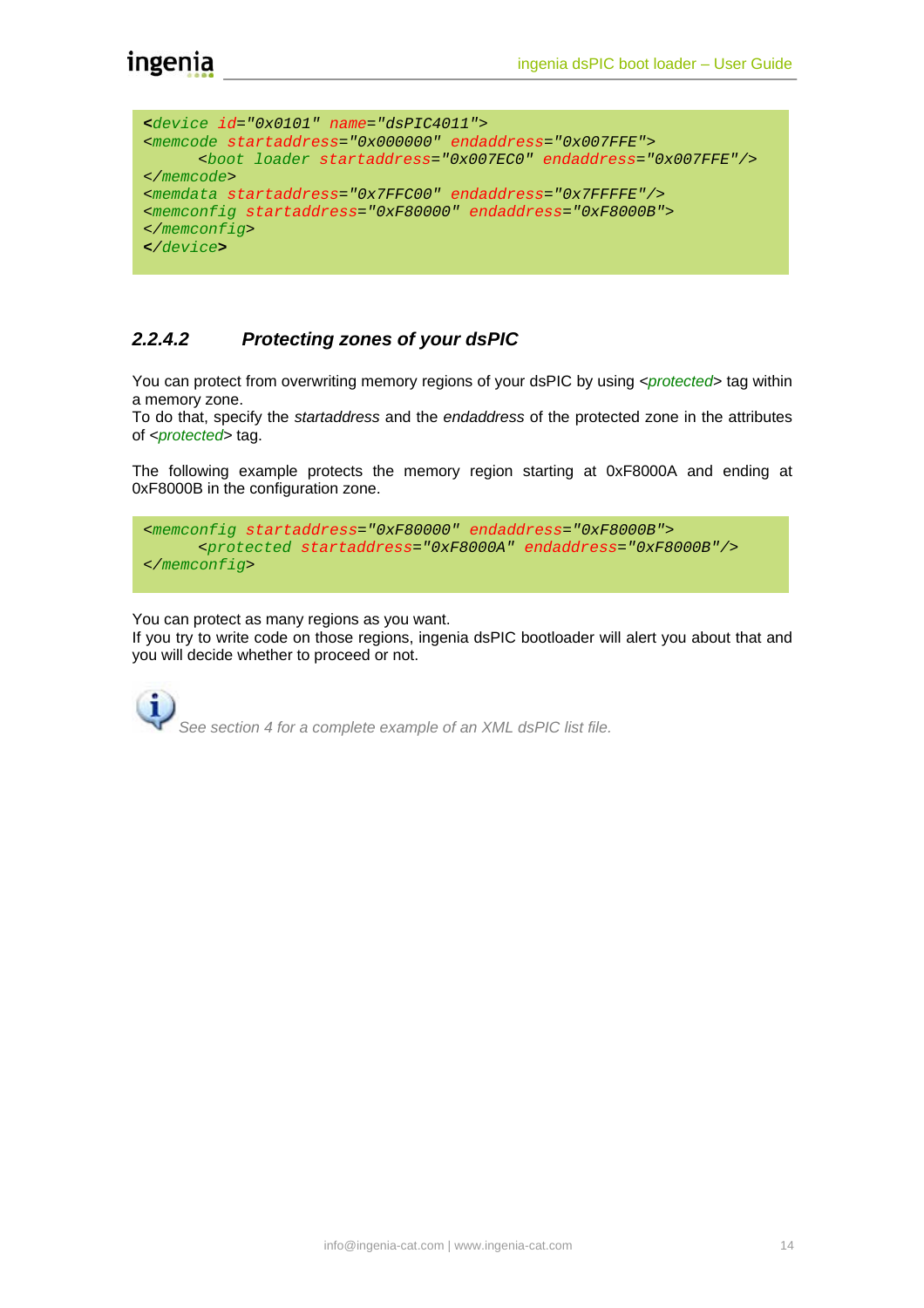## <span id="page-16-0"></span>**3 ingenia bootloader Source Code**

```
;****************************************************************************** 
; * *
;* Project: ingenia BootLoader * 
;* Module: iBL.s * 
;* Description: dsPic bootloader with autobaud detection * 
;* The Read/Write through UART: PGM, EEPROM & Config registers<br>
;* Author: Roger Juanpere
;* Author: Roger Juanpere * 
; * *
;* Revision: 1.0 (17-08-05): Initial version * 
;* 1.1 (01-02-06): Added support for >32K PGM devices * 
;* * 
;****************************************************************************** 
;* ingenia-cat S.L. (c) - www.ingenia-cat.com * 
;****************************************************************************** 
        .include "p30fxxxx.inc" 
;****************************************************************************** 
; Configuration bits: 
       ;****************************************************************************** 
       config _FOSC, CSW_FSCM_OFF & EC_PLL16 ; Turn off clock switching and
                                        ;fail-safe clock monitoring and 
                                         ;use the External Clock as the 
                                         ;system clock 
       config __FWDT, WDT_OFF \qquad \qquad ;Turn off Watchdog Timer
        config __FBORPOR, PBOR_ON & BORV_27 & PWRT_16 & MCLR_EN 
                                        ;Set Brown-out Reset voltage and 
                                        ;and set Power-up Timer to 16msecs 
       config __FGS, CODE_PROT_OFF ;Set Code Protection Off for the
                                        ;General Segment 
;****************************************************************************** 
; Program Specific Constants (literals used in code) 
;****************************************************************************** 
          .equ CRC, W4 
          .equ ACK, 0x55 
          .equ NACK, 0xFF 
          .equ USER_ADDRESS, 0x0100 
         .equ START_ADDRESS, 0x7D00 ; Relative to 0x0100
          .equ CFG_M, 0xF8 
          .equ EE_M, 0x7F 
          .equ C_READ, 0x01 
          .equ C_WRITE, 0x02 
         .equ C_VERSION, 0x03
         .equ C USER, 0x0F
          .equ MAX_WORD_ROW, 64 
         .equ MAJOR VERSION, 0x01
         .equ MINOR_VERSION, 0x01
;****************************************************************************** 
; Global Declarations: 
                  ;****************************************************************************** 
        .global __reset ;The label for the first line of code.
          .global recBuf 
;****************************************************************************** 
;Uninitialized variables in X-space in data memory 
;****************************************************************************** 
         .section bss, xmemory 
recBuf: .space 2 * MAX_WORD_ROW 
;****************************************************************************** 
;Code Section in Program Memory 
;****************************************************************************** 
       .text ; Start of Code section
```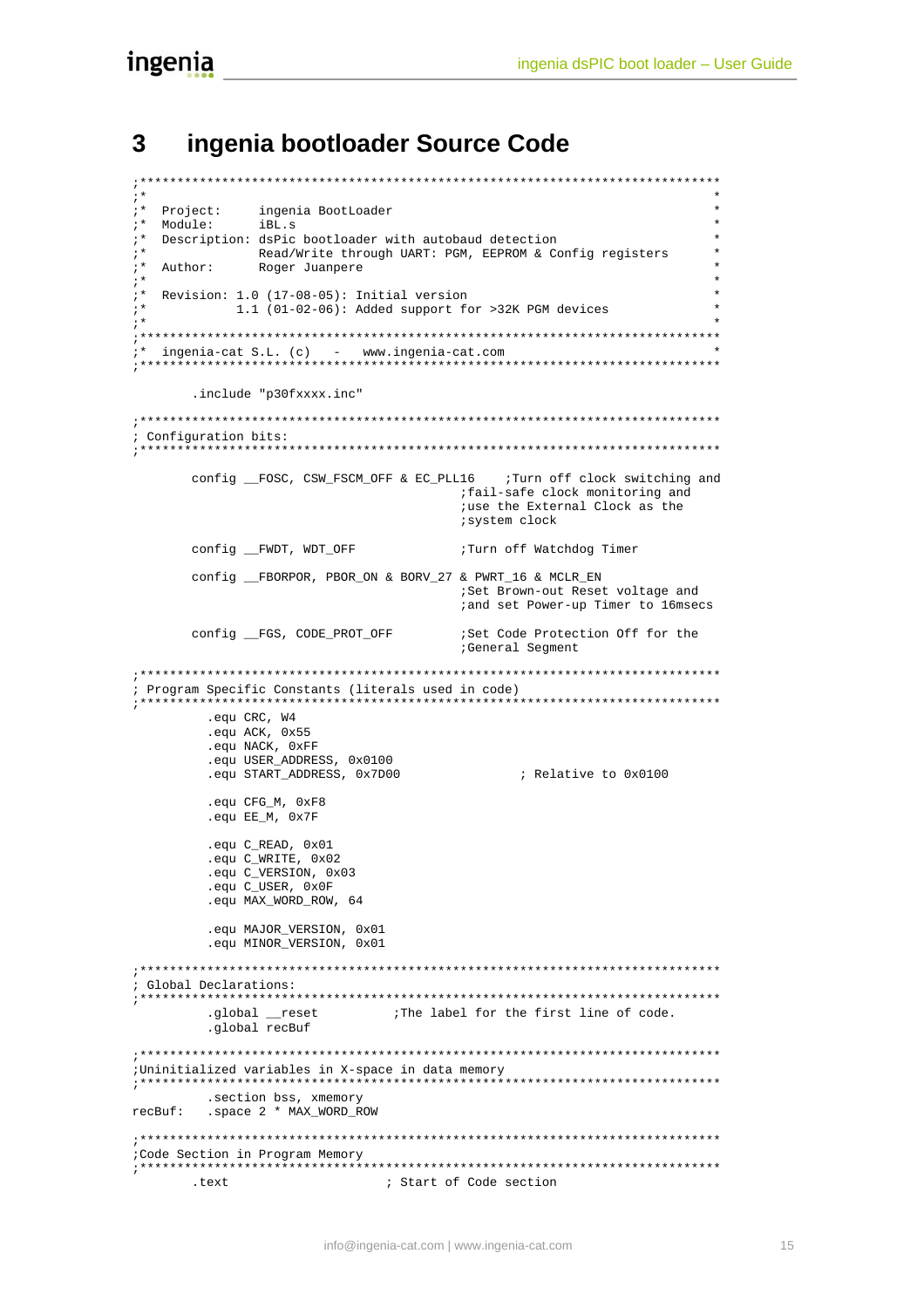```
 .org #START_ADDRESS 
 __reset: 
 MOV #__SP_init, W15 ; Initialize the Stack Pointer 
 MOV #__SPLIM_init, W0 ; Initialize the Stack Pointer Limit Register 
           MOV W0, SPLIM 
           NOP ; Add NOP to follow SPLIM initialization 
           ; Uart init 
          mov #0x8420, W0               ; W0 = 0x8420 -> 1000 0100 0010 0000b<br>mov W0, U1MODE              ; Enable UART with Alternate IO, AutoR
                                           ; Enable UART with Alternate IO, AutoBaud and 8N1
           clr U1STA 
           ; Timer 3 init 
          clr T3CON ; Stops any 16-bit Timer3 operation<br>bclr IECO, #T3IE ; Disable Timer 3 interrupt
                                           ; Disable Timer 3 interrupt
          setm PR3 ; Set Timer 3 period to maximum value 0xFFFF<br>mov #0x8000, W0 ; Start Timer 3 with 1:1 prescaler and clock
                                          ; Start Timer 3 with 1:1 prescaler and clock source
set to internal cycle 
          mov W0, T3CON 
           ; Input Capture init 
           clr IC1CON ; Turn off Input Capture 1 module 
bset IC1CON, #1 \qquad \qquad ; Input Capture Mode every risind edge
bclr IFS0, #IC1IF           ; Clear Input Capture flag
         bclr IECO, #IC1IE ; Disable Input Capture interrupts
           ; Start Autobaud detection 
mov #0x0004, W0 ; W0 = 0x0004rcall WaitRising \qquad \qquad ; Wait until the first Rising edge is detected
           clr TMR3 ; Clear content of the Timer 3 timer register 
ByteLoop: 
          rcall WaitRising 
          dec W0, W0                        ; W0--<br>bra NZ, ByteLoop              ; if W
                                           i if WO != 0 jump to ByteLoop
          bclr T3CON, #TON ; Last Rising edge detected so Stop Timer 3<br>mov TMR3, WO : WO = TMR3
          mov TMR3, W0<br>add #0x40, W0
          add #0x40, W0 <br>asr W0, #7, W0 <br>\cdot W0 = ((Tend - Tini + 64) / 128)
                                          \begin{array}{r} 7 \text{ }\text{red} \text{ } \text{mod} \text{ } \text{mod} \text{ } \text{mod} \text{ } \text{mod} \text{ } \text{mod} \text{ } \text{mod} \text{ } \text{mod} \text{ } \text{mod} \text{ } \text{mod} \text{ } \text{mod} \text{ } \text{mod} \text{ } \text{mod} \text{ } \text{mod} \text{ } \text{mod} \text{ } \text{mod} \text{ } \text{mod} \text{ } \text{mod} \text{ } \text{mod} \text{ } \text{mod} \text{ } \text{mod} \text{ } \text{mod} \text{ } \text{mod} \text{ } \dec W0. W0 ; Uart re-init 
                                          ; U1BRG = W0 -> Configs UART with the detected
baudrate 
          bclr U1MODE, #ABAUD ; Disable AutoBaud<br>bset U1STA, #UTXEN ; Enable transmition
                                          ; Enable transmition
           bra SendAck 
StartFrame: 
                                    ; Wait until a character is received
           bra StartFrame 
           mov U1RXREG, W0 
           cp.b W0, #C_USER ; Compare received Character with USER character 
           btsc SR, #Z 
          goto USER_ADDRESS<br>cp.b W0, #C_READ
                                           ; Compare received Character with READ character
         bra Z, ReadMemCmd<br>cp.b W0, #C_WRITE
                                           ; Compare received Character with WRITE character
          bra Z, WriteMemCmd<br>cp.b W0, #C VERSION
                                           ; Compare received Character with VERSION character
           bra Z, VersionCmd 
         bra SendNack ; Unknown character -> Send NACK
VersionCmd: 
           mov #MAJOR_VERSION, W0 ; Send Major Version 
          mov WO, U1TXREG
           mov #MINOR_VERSION, W0 ; Send Minor Version 
           mov W0, U1TXREG 
           bra SendAck 
ReadMemCmd:<br>rcall ReceiveChar
          rcall ReceiveChar ; Receive high byte of the address<br>mov W0, TBLPAG ; High address byte
          mov W0, TBLPAG                   ; High address byte<br>
rcall ReceiveChar           ; Receive medium by
                                          ; Receive medium byte of the address
           swap W0 
           rcall ReceiveChar ; Receive low byte of the address 
           tblrdh [W0], W1 ; Read high word to W1
```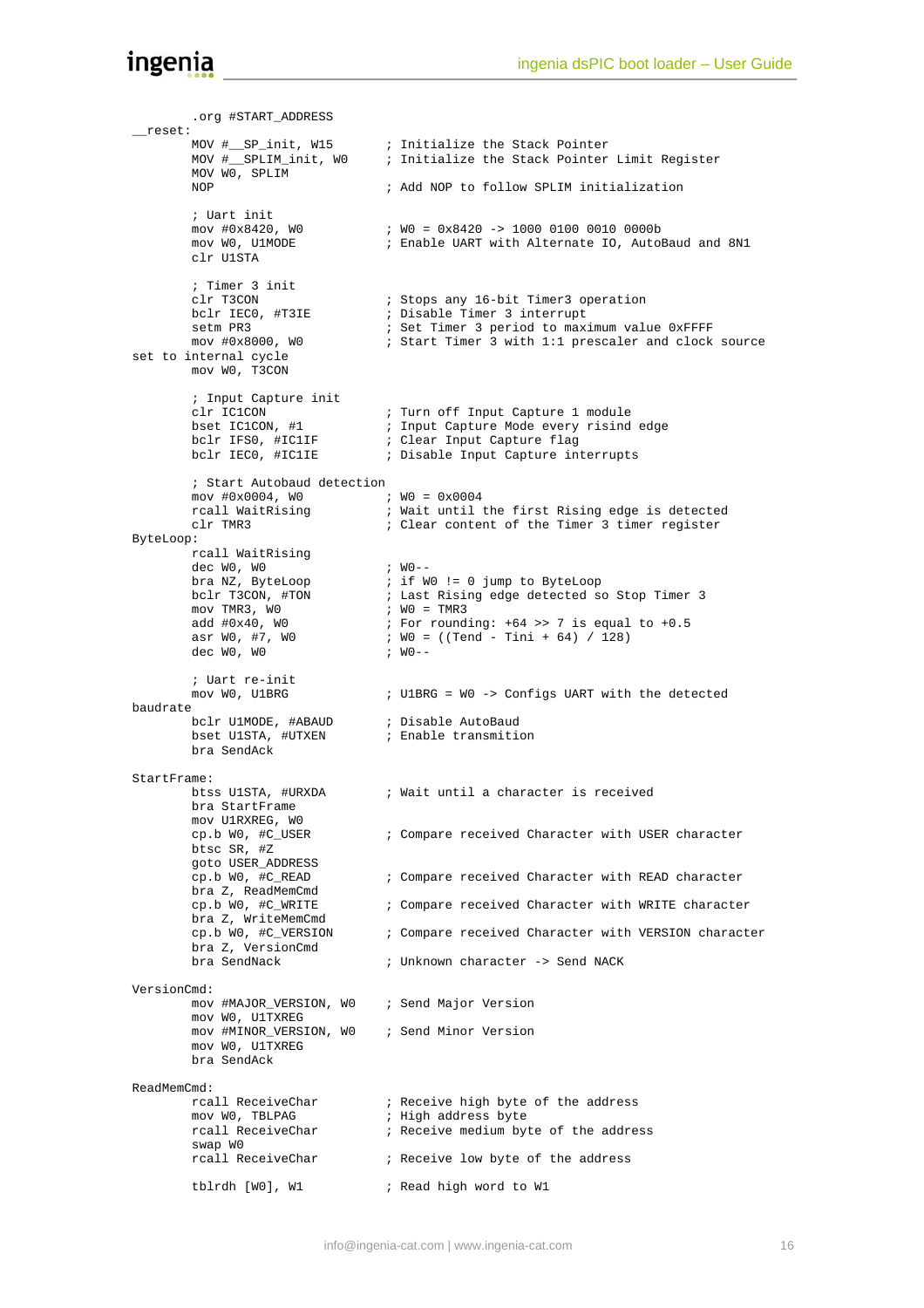mov W1, U1TXREG i Send W1 low byte tblrdl [W0], W1 ; Read low word to W1 swap W1 mov W1, UlTXREG i Send W1 high byte swap W1<br>mov W1, U1TXREG ; Send W1 low byte SendAck:<br>mov #ACK, WO ; Send an ACK character bra Send SendNack:<br>mov #NACK, WO ; Send a KO character Send: mov W0, U1TXREG bra StartFrame WriteMemCmd:<br>clr W4 clr W4  $\qquad$  ; Reset W4 = Checkbyte<br>rcall ReceiveChar  $\qquad$  ; Receive high byte of rcall ReceiveChar ; Receive high byte of the initial address<br>mov W0, TBLPAG ; For latch loading and programming mov W0, TBLPAG ; For latch loading and programming<br>
mov W0, NVMADRU ; For erase cycle - in program are w ; For erase cycle - in program are written auto. from TBLPAG rcall ReceiveChar ; Receive medium byte of the initial address mov.b WREG, NVMADR + 1 rcall ReceiveChar ; Receive low byte of the initial address mov.b WREG, NVMADR rcall ReceiveChar ; Receive the number of bytes to be received mov W0, W3 mov #recBuf,  $W2 = r$ ecBuf FillBufLoop: rcall ReceiveChar<br>mov.b W0, [W2++] ; Move received byte to recBuf dec W3, W3 bra nz, FillBufLoop ; Fill reception buffer cp0.b W4 ; Check (INTEL HEX8 Checksum - Sum modulo 256) bra natural natural substitutions in the standard is if Checkbyte != 0 jump to SendNack ;  $W2 = \text{recBuf}$ mov #recBuf, W2 mov NVMADR, W5  $\qquad \qquad ;$  Use W5 as low word address mov #CFG\_M, W0 ; Check if destination is Config Memory cp.b TBLPAG bra nz, noCFM mov #0x4008, W8 ; Assigns Write Config Row Code - Config Mem doesn't need to be erased mov #1, W3 ; Assigns Number of 16bits words per Row bra LoadLatch noCFM: mov #EE\_M, W0 ; Check if destination is EEPROM Memory cp.b TBLPAG bra NZ, noEEM<br>mov #0x4075, WO mov #0x4075, W0 ; Assigns Erase EEPROM Row Code<br>mov #0x4005, W8 ; Assigns Write EEPROM Row Code ; Assigns Write EEPROM Row Code mov #32, W3 ; Assigns Number of 16bits word per Row<br>bra StartWritingCycle ; Erase and Write Memory bra StartWritingCycle noEEM: mov #0x4071, W0 ; Assigns Erase PGM Row Code<br>mov #0x4001, W8 ; Assigns Write PGM Row Code .<br>Busigns Write PGM Row Code mov #64, W3 ; Assigns Number of 16bits word per Row (32instr - 64word16) StartWritingCycle: rcall WriteKey ; Erase selected Row LoadLatch:<br>tblwtl [W2++], [W5] ; Load low word to latch dec W3, W3 bra Z, EndLatch tblwth [W2++], [W5++] ; Load high word to latch dec W3, W3  $\qquad \qquad ;$  Repeat until whole row is loaded bra NZ, LoadLatch EndLatch:<br>mov W8, W0 ; Write selected Row rcall WriteKey<br>bra SendAck ; Send an ACK character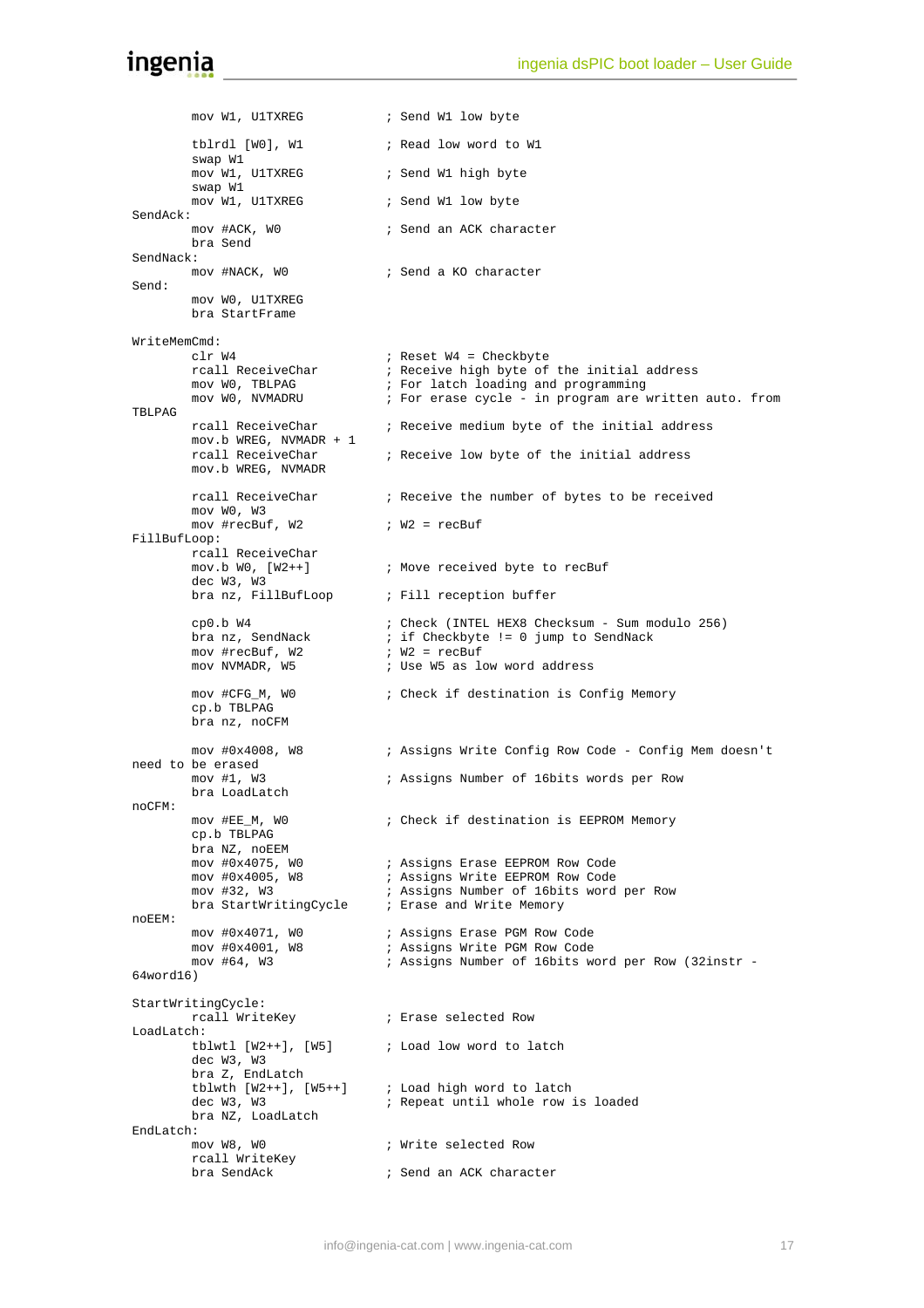;\*\*\*\*\*\*\*\*\*\*\*\*\*\*\*\*\*\*\*\*\*\*\*\*\*\*\*\*\*\*\*\*\*\*\*\*\*\*\*\*\*\*\*\*\*\*\*\*\*\*\*\*\*\*\*\*\*\*\*\*\*\*\*\*\*\*\*\*\*\*\*\*\*\*\*\*\*\* ;Procedures ;\*\*\*\*\*\*\*\*\*\*\*\*\*\*\*\*\*\*\*\*\*\*\*\*\*\*\*\*\*\*\*\*\*\*\*\*\*\*\*\*\*\*\*\*\*\*\*\*\*\*\*\*\*\*\*\*\*\*\*\*\*\*\*\*\*\*\*\*\*\*\*\*\*\*\*\*\*\* WaitRising: mov #0x5A, W2 ; W2 = 0x5A MajorLRise: setm W1 <br>
; W1 = 0xFFFF MinorLRise:<br>btsc IFS0, #IC1IF btsc IFS0, #IC1IF ; Rising edge detected?<br>
bra EndRising ; Yes -> Jump to finish ; Yes -> Jump to finish detection dec W1, W1 dec W1, W1  $\begin{array}{lll} ; & W1-- \\ & ; & W1-- \\ \end{array}$ <br>bra NZ, MinorLRise  $\begin{array}{lll} ; & W1-- \\ & ; & \text{if } W1 := 0 \text{ jump MinorLRise} \\ & ; & W2-- \end{array}$ dec W2, W2<br>bra NZ, MajorLRise bra NZ, MajorLRise ; if W2 != 0 jump MajorLRise goto USER\_ADDRESS ; Timeout aprox. = 0x5A \* 0xFFFF \* 5 clocks -> Jump to user soft EndRising:<br>bclr IFS0, #IC1IF ; Clear Interrupt Flag return ;\*\*\*\*\*\*\*\*\*\*\*\*\*\*\*\*\*\*\*\*\*\*\*\*\*\*\*\*\*\*\*\*\*\*\*\*\*\*\*\*\*\*\*\*\*\*\*\*\*\*\*\*\*\*\*\*\*\*\*\*\*\*\*\*\*\*\*\*\*\*\*\*\*\*\*\*\*\* ReceiveChar:  $mov$  #0xFFFF, W10  $N10 = 0x$ FFFF MajorLChar:<br>setm W11  $;$  W11 =  $0x$ FFFF MinorLChar: btsc U1STA, #URXDA i Character received ? bra EndReceiveChar (butching the Soump to Finish reception bra EndReceiveChar <br>  $\begin{array}{ll}\n & ; \text{Yes} \rightarrow \text{Jump to Finish reception} \\
 & ; \text{ W1--} \\
 & ; \text{ if W1} := 0 \text{ jump MinorLChar}\n\end{array}$ i if W1 != 0 jump MinorLChar<br>; W2--<br>; if W2 != 0 jump MajorLChar dec W10, W10<br>bra NZ, MajorLChar bra NZ, MajorLChar ; if W2 != 0 jump MajorLChar MOV #\_\_SP\_init, W15 ; Initialize Stack Pointer bra SendNack  $\qquad$  ; Timeout aprox. = 0xFFFF \* 0xFFFF \* 5 clocks -> Jump to Send Nack EndReceiveChar: mov.b U1RXREG, WREG  $\qquad$  ; WO = U1RXREG add.b W4, W0, W4 ; Checkbyte += W0 -> Performs a Sum modulo 256 checksum (INTEL HEX8) return ;\*\*\*\*\*\*\*\*\*\*\*\*\*\*\*\*\*\*\*\*\*\*\*\*\*\*\*\*\*\*\*\*\*\*\*\*\*\*\*\*\*\*\*\*\*\*\*\*\*\*\*\*\*\*\*\*\*\*\*\*\*\*\*\*\*\*\*\*\*\*\*\*\*\*\*\*\*\* WriteKey: mov W0, NVMCON mov #0x55, W0 mov W0, NVMKEY mov #0xAA, W0 mov W0, NVMKEY bset NVMCON, #WR ; Start Writing nop nop WaitWriting: btsc NVMCON, #WR ; WR or WREN - Wait until operation is finished bra WaitWriting return ;--------End of All Code Sections --------------------------------------------- .end ; End of program code in this file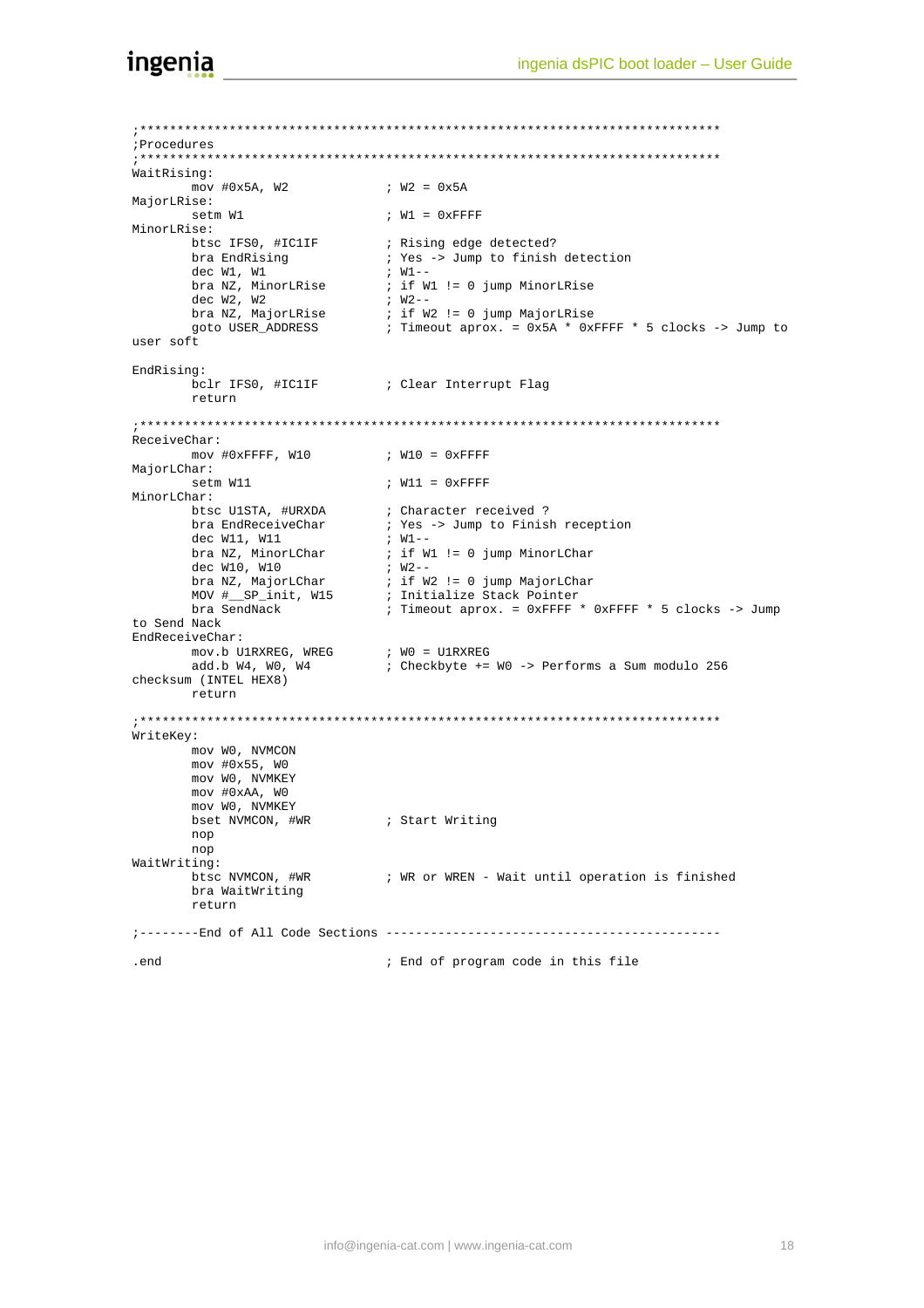## <span id="page-20-0"></span>**4 dsPIC list file for iCM4011**

```
<?xml version="1.0" encoding="iso-8859-1"?> 
<!DOCTYPE devices SYSTEM "ingeniadspicbootloader.dtd"> 
<devices> 
       <device id="0x01C1" name="dsPIC3011"> 
                <memcode startaddress="0x000000" endaddress="0x003FFE"> 
                        <bootloader startaddress="0x003E00" endaddress="0x003FFE"/> 
                </memcode> 
                <memdata startaddress="0x7FFC00" endaddress="0x7FFFFE"/> 
                <memconfig startaddress="0xF80000" endaddress="0xF8000B"> 
                        <protected startaddress="0xF8000A" endaddress="0xF8000B"/> 
                </memconfig> 
        </device> 
       <device id="0x0101" name="dsPIC4011"> 
                <memcode startaddress="0x000000" endaddress="0x007FFE"> 
                       <bootloader startaddress="0x007E00" endaddress="0x007FFE"/> 
                </memcode> 
                <memdata startaddress="0x7FFC00" endaddress="0x7FFFFE"/> 
                <memconfig startaddress="0xF80000" endaddress="0xF8000B"> 
                       <protected startaddress="0xF8000A" endaddress="0xF8000B"/> 
                </memconfig> 
        </device> 
       <device id="0x0080" name="dsPIC5011"> 
                <memcode startaddress="0x000000" endaddress="0x00AFFE"> 
                        <bootloader startaddress="0x00AE00" endaddress="0x00AFFE"/> 
                </memcode> 
                <memdata startaddress="0x7FFC00" endaddress="0x7FFFFE"/> 
                <memconfig startaddress="0xF80000" endaddress="0xF8000B"> 
                        <protected startaddress="0xF8000A" endaddress="0xF8000B"/> 
                </memconfig> 
        </device> 
       <device id="0x0198" name="dsPIC6014"> 
                <memcode startaddress="0x000000" endaddress="0x017FFE"> 
                        <bootloader startaddress="0x017E00" endaddress="0x017FFE"/> 
                </memcode> 
                <memdata startaddress="0x7FF000" endaddress="0x7FFFFE"/> 
                <memconfig startaddress="0xF80000" endaddress="0xF8000B"> 
                        <protected startaddress="0xF8000A" endaddress="0xF8000B"/> 
                </memconfig> 
        </device> 
</devices>
```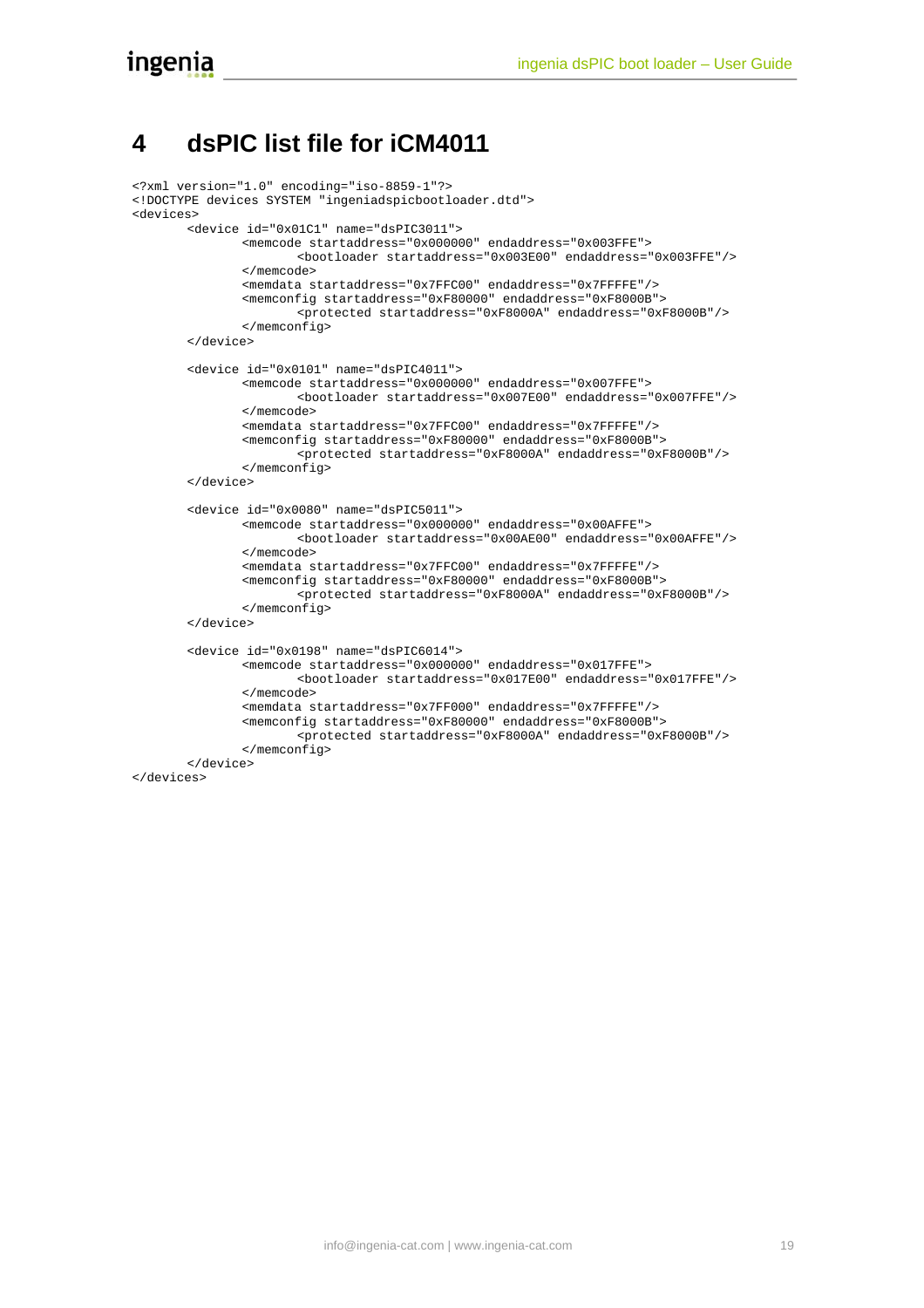# <span id="page-21-0"></span>**5 References**

- "*dsPIC30F Family Reference Manual*" from Microchip Technology Inc (DS70046).
- "*dsPIC30F Flash Programming Specification*" from Microchip Technology Inc. (DS70102). - "*dsPIC30F/33F Programmer's Reference Manual*" from Microchip Technology Inc.
- (DS70157)
- "*iCM4011 Product Manual*" from ingenia-cat S.L.